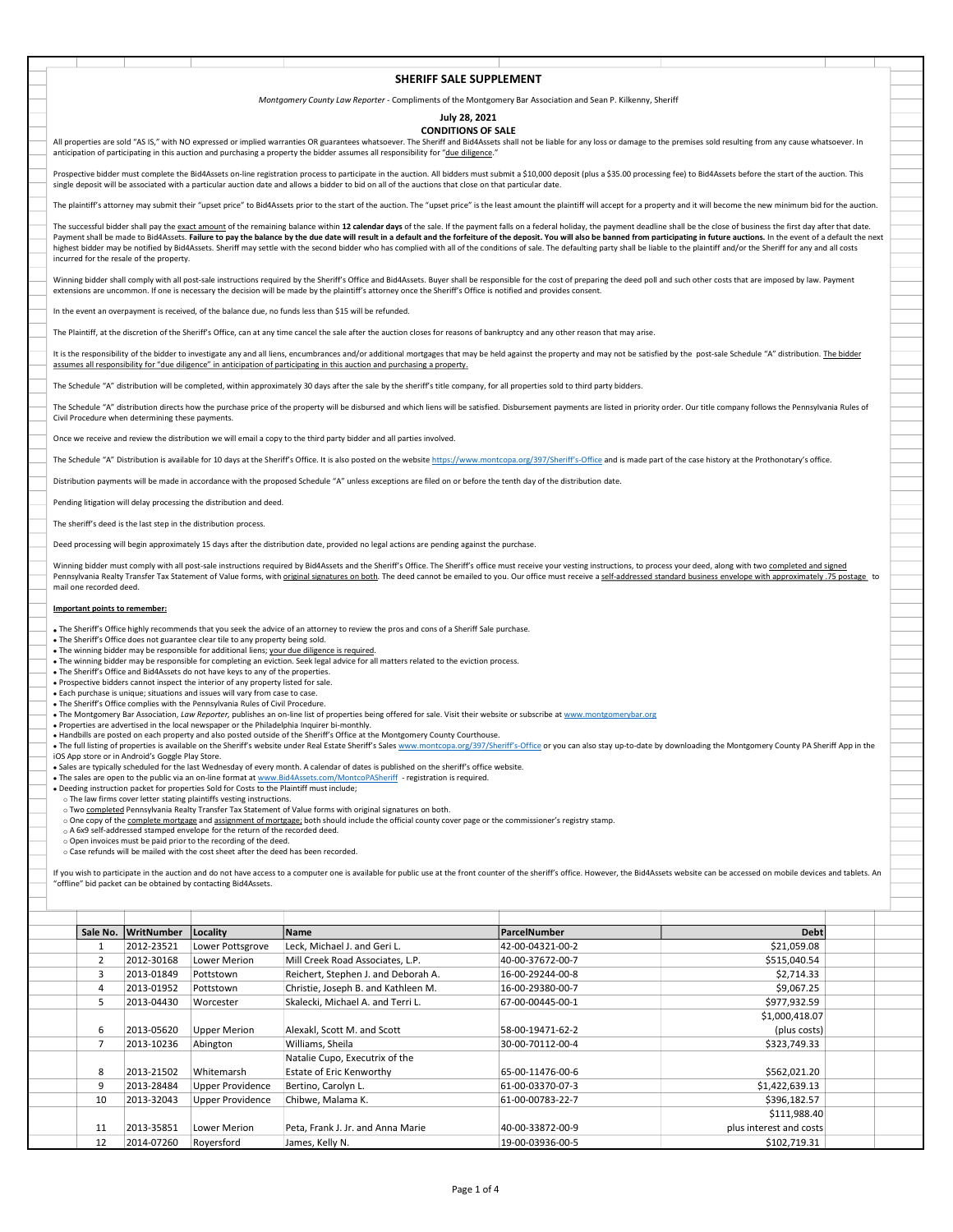| \$475,914.17<br>13<br>2014-10357<br>Limerick<br>and The United States of America<br>37-00-00095-49-8<br>14<br>2014-12147<br>Whitpain<br>Knox, Frances Page<br>66-00-06406-96-2<br>\$77,213.43<br>15<br>2014-21128<br>\$10,417.06<br>Pottstown<br>Faison, Erica L.<br>16-00-01408-00-7<br>Fazio, Robert Bruce and Upper Indian Head<br>16<br>2014-24970<br><b>Upper Providence</b><br>Road Development, LLC, Real Owner<br>61-00-02653-01-3<br>\$1,232,735.72<br>17<br>2014-29149<br>Upper Gwynedd<br>Dahlquist, Grace L.<br>56-00-07984-10-5<br>\$173,221.93<br>18<br>2015-01936<br>Lower Merion<br>Avellino, Aimee and Drew<br>40-00-35480-00-3<br>\$921,499.93<br>19<br>2015-09609<br><b>Upper Moreland</b><br>Kerr, John<br>59-00-00485-14-9<br>\$307,256.21<br>20<br>2015-12866<br>Lower Providence<br>Chung, Julia I. and Joshua I.<br>43-00-00954-09-2<br>\$189,193.43<br>21<br>2015-20887<br>Skippack<br>Nolan IV, John J. and Gwen L.<br>51-00-03888-00-3<br>\$4,003.51<br>22<br>2015-23571<br>\$571,832.07<br>Lower Merion<br>Kovolski, William B. and Kathleen C.<br>40-00-09460-00-4<br>Oliver, Rena, Timothy and Renaissance<br>2015-24845<br>23<br>Hatboro<br>Trust of Hatboro<br>08-00-05719-00-6<br>\$692,028.27<br>24<br>2015-25424<br>Lower Salford<br>Owens, Susan A.<br>50-00-01159-00-6<br>\$190,943.62<br>25<br>2015-30745<br>Lower Merion<br>Blay-Miezah, Jeannine<br>40-00-10472-00-9<br>\$239,153.35<br>26<br>2016-00798<br>Cheltenham<br>Ackridge, Vernon D.<br>31-00-13825-00-4<br>\$95,559.60<br>27<br>2016-01731<br>Perkiomen<br>Homa, Andrew W. and Sharon A.<br>48-00-01672-00-8<br>\$234,647.81<br>31-00-05488-00-7 (A);<br>28<br>2016-04840<br>Cheltenham<br>613 Sonada Associates, LLC<br>31-00-05491-00-4 (B)<br>\$576,462.70<br>29<br>2016-08971<br>East Greenville<br>Mumma, Kimberly A. and Michael D.<br>06-00-01384-00-5<br>\$154,966.90<br>30<br>2016-09921<br>Pottstown<br>Ray, Donna<br>16-00-30028-00-7<br>\$3,168.47<br>2016-12690<br>31<br>Cheltenham<br>Young, Efelda M.<br>31-00-07885-00-4<br>\$266,411.72<br>32<br>2016-13608<br>Horsham<br>Randel, William H. and Linda M. Hell<br>36-00-04642-00-2<br>\$264,623.74<br>33<br>2016-15277<br><b>Upper Moreland</b><br>Bridges, John Lawrence<br>59-00-18406-00-3<br>\$363,256.17<br>34<br>2016-27514<br>Lower Merion<br>Eric Jackson and Michele Jackson<br>40-00-04916-00-3<br>\$432,257.26<br>35<br>2017-00646<br>Montgomery<br>Stevens, Louis B. and Kim D.<br>46-00-00009-05-3<br>\$755,921.60<br>36<br>2017-09457<br><b>Upper Pottsgrove</b><br>Hess, Melissa D.<br>60-00-01231-00-5<br>\$2,170.77<br>Humphreys, Richard L., Richard B.,<br>\$300,126.93<br>37<br>2017-14831<br>Hatboro<br>Christine V., et al.<br>08-00-05467-00-6<br>38<br>2017-15172<br>\$199,004.98<br>Cheltenham<br>Kowit, Richard S., et al.<br>31-00-30107-00-3<br>39<br>2017-15303<br>Lower Merion<br>Pollitt, Anthony<br>40-00-47948-00-9<br>\$204,571.67<br>Huey, Cheryl A., Individually and<br>\$291,916.40<br>40<br>2017-15326<br>Towamencin<br>as Executrix<br>53-00-03316-00-6<br>41<br>2017-16755<br>Cheltenham<br>Miller, Yvonne O.<br>31-00-05686-00-7<br>\$17,809.41<br>42<br>\$4,906.98<br>2017-17618<br>Marlborough<br>Peart Jr., Sidney J.<br>45-00-01847-00-7<br>Sims, Duane M., Executor<br>43<br>2017-19678<br>Cheltenham<br>(Est. Armita B. Sims)<br>31-00-08482-00-1<br>\$19,165.21<br>Baumgartner, Thomas K. and<br>44<br>2017-24262<br>Shelly L. Griffith<br>47-00-07080-00-1<br>\$310,495.52<br>New Hanover<br>45<br>2017-24431<br><b>Upper Pottsgrove</b><br>Gentile, Margaret<br>60-00-01628-15-7<br>\$1,379.02<br>46<br>2017-28513<br>\$224,472.24<br>Norristown<br>Lawson, Lance and Yvonne S.<br>13-00-06416-00-6<br>47<br>2018-00431<br>Limerick<br>Lewis, Nicole L. and Shawn C.<br>37-00-00657-07-3<br>\$332,621.65<br>48<br>2018-02125<br>Norristown<br>Norris, Leon and Loretta<br>13-00-29184-03-5<br>\$285,733.17<br>49<br>2018-02844<br>Abington<br>Paik, Young Joo and James H.<br>30-00-41768-00-7<br>\$371,339.22<br>58-00-17473-00-1;<br>50<br>2018-03443<br><b>Upper Merion</b><br>Riley, Rose Marie R.<br>58-00-17470-00-4<br>\$3,948,460.38<br>51<br>2018-03791<br>Whitemarsh<br>Forster, Scott C.<br>65-00-12187-00-6<br>\$248,053.85<br>52<br>2018-04557<br>Cheltenham<br>Nichols, Barbara Louise<br>31-00-09871-00-7<br>\$212,784.98<br>53<br>2018-07902<br>Abington<br>Nguyen, Lisa<br>30-00-35728-00-8<br>\$150,209.25<br>54<br>2018-08721<br>Kenworthy-Ward, Kelley, Executrix<br>Whitpain<br>66-00-00763-00-8<br>\$377,947.39<br>2018-08801<br>\$462,979.03<br>55<br>Cheltenham<br>Blue, Raymond and Veronica I.<br>31-00-22401-00-5<br>2018-13180<br>Norristown<br>56<br>Culbreath-Walton, Deirdre L.<br>13-00-01816-00-7<br>\$141,784.85<br>57<br>\$142,775.18<br>2018-13203<br>Montgomery<br>Zonies, Stuart<br>46-00-00002-93-3<br>\$236,611.00<br>2018-14017<br>58<br>Hatfield<br>Perry, Kathleen and Melissa Sirianni<br>35-00-02662-00-3<br>plus interest and attorney's fees<br>\$135,284.17<br>59<br>2018-14288<br>Abington<br>Whitney, Barry D. and Kim<br>30-00-15552-00-6<br>2018-14442<br>\$3,424.31<br>60<br>Pottstown<br>Clifford, Gary P.<br>16-00-30208-00-7<br>61<br>2018-15216<br><b>Upper Hanover</b><br>Pirnik, Jason<br>57-00-03439-00-5<br>\$4,110.99<br>62<br>2018-16149<br>\$9,779.20<br>Cheltenham<br>Johnstone, Lance<br>31-00-20260-00-4<br>Snowden Jr., Calvin R. and<br>63<br>2018-16196<br>Springfield<br>Mei Ling Dan<br>52-00-02461-00-7<br>\$275,435.13<br>Yeung, Hua; Yuk S. Cheng;<br>64<br>2018-17918<br>Lower Moreland<br>and The United States of America<br>41-00-05888-06-5<br>\$611,605.55<br>65<br>2018-18118<br>Abington<br>Eckert, Edward G. and Shana M.<br>30-00-21768-00-9<br>\$291,112.50<br>Abramson, Gilbert; Ilene J.;<br>66<br>2018-18315<br>Lower Merion<br>and The United States of America<br>40-00-64004-00-9<br>\$702,501.46<br>67<br>2018-18986<br><b>Upper Dublin</b><br>Murton, Kelly M.<br>54-00-05410-72-8<br>\$135,377.42<br>Mann, Matthew S. and<br>68<br>2018-19090<br>Melissa A. Laverty<br>23-00-00425-39-8<br>\$244,626.03<br>Trappe<br>\$599,797.27<br>69<br>2018-20454<br>Lower Frederick<br>Raftogianis, Michael J.<br>38-00-02472-01-9<br>plus interest to Sale date<br>2018-22163<br>70<br>Plymouth<br>Nordberg, Nicole M.<br>49-00-07300-00-4<br>\$128,901.29<br>71<br>2018-27628<br>Norristown<br>Long, Robert R. and Jane T. Vogel<br>13-00-10964-00-3<br>\$31,147.01<br>2018-29035<br>72<br>Whitemarsh<br>Blackmore, Joseph<br>65-00-02596-00-3<br>\$331,593.54<br>73<br>2019-00174<br>Cheltenham<br>Miller, Calvin and Annette<br>31-00-21991-00-1<br>\$405,977.09<br>74<br>2019-00619<br><b>Upper Moreland</b><br>Milks, Thomas J. and Corinne Ann<br>59-00-19898-95-9<br>\$111,730.37<br>75<br>Creedon, Michael P. and Regina A. | Sale No. | WritNumber | Locality            | Name                       | ParcelNumber     | Debt         |  |
|------------------------------------------------------------------------------------------------------------------------------------------------------------------------------------------------------------------------------------------------------------------------------------------------------------------------------------------------------------------------------------------------------------------------------------------------------------------------------------------------------------------------------------------------------------------------------------------------------------------------------------------------------------------------------------------------------------------------------------------------------------------------------------------------------------------------------------------------------------------------------------------------------------------------------------------------------------------------------------------------------------------------------------------------------------------------------------------------------------------------------------------------------------------------------------------------------------------------------------------------------------------------------------------------------------------------------------------------------------------------------------------------------------------------------------------------------------------------------------------------------------------------------------------------------------------------------------------------------------------------------------------------------------------------------------------------------------------------------------------------------------------------------------------------------------------------------------------------------------------------------------------------------------------------------------------------------------------------------------------------------------------------------------------------------------------------------------------------------------------------------------------------------------------------------------------------------------------------------------------------------------------------------------------------------------------------------------------------------------------------------------------------------------------------------------------------------------------------------------------------------------------------------------------------------------------------------------------------------------------------------------------------------------------------------------------------------------------------------------------------------------------------------------------------------------------------------------------------------------------------------------------------------------------------------------------------------------------------------------------------------------------------------------------------------------------------------------------------------------------------------------------------------------------------------------------------------------------------------------------------------------------------------------------------------------------------------------------------------------------------------------------------------------------------------------------------------------------------------------------------------------------------------------------------------------------------------------------------------------------------------------------------------------------------------------------------------------------------------------------------------------------------------------------------------------------------------------------------------------------------------------------------------------------------------------------------------------------------------------------------------------------------------------------------------------------------------------------------------------------------------------------------------------------------------------------------------------------------------------------------------------------------------------------------------------------------------------------------------------------------------------------------------------------------------------------------------------------------------------------------------------------------------------------------------------------------------------------------------------------------------------------------------------------------------------------------------------------------------------------------------------------------------------------------------------------------------------------------------------------------------------------------------------------------------------------------------------------------------------------------------------------------------------------------------------------------------------------------------------------------------------------------------------------------------------------------------------------------------------------------------------------------------------------------------------------------------------------------------------------------------------------------------------------------------------------------------------------------------------------------------------------------------------------------------------------------------------------------------------------------------------------------------------------------------------------------------------------------------------------------------------------------------------------------------------------------------------------------------------------------------------------------------------------------------------------------------------------------------------------------------------------------------------------------------------------------------------------------------------------------------------------------------------------------------------------------------------------------------------------------------------------------------------------------------------------------------------------------------------------------------------------------------------------------------------------------------------------------------------------------------------------------------------------------------------------------------------------------------------------------------------------------------------------------------------------------------------------------------------------------------------------------------------------------------------------------------------------------|----------|------------|---------------------|----------------------------|------------------|--------------|--|
|                                                                                                                                                                                                                                                                                                                                                                                                                                                                                                                                                                                                                                                                                                                                                                                                                                                                                                                                                                                                                                                                                                                                                                                                                                                                                                                                                                                                                                                                                                                                                                                                                                                                                                                                                                                                                                                                                                                                                                                                                                                                                                                                                                                                                                                                                                                                                                                                                                                                                                                                                                                                                                                                                                                                                                                                                                                                                                                                                                                                                                                                                                                                                                                                                                                                                                                                                                                                                                                                                                                                                                                                                                                                                                                                                                                                                                                                                                                                                                                                                                                                                                                                                                                                                                                                                                                                                                                                                                                                                                                                                                                                                                                                                                                                                                                                                                                                                                                                                                                                                                                                                                                                                                                                                                                                                                                                                                                                                                                                                                                                                                                                                                                                                                                                                                                                                                                                                                                                                                                                                                                                                                                                                                                                                                                                                                                                                                                                                                                                                                                                                                                                                                                                                                                                                                                                                                                |          |            |                     | Siles, Paul R.; Sharon R.; |                  |              |  |
|                                                                                                                                                                                                                                                                                                                                                                                                                                                                                                                                                                                                                                                                                                                                                                                                                                                                                                                                                                                                                                                                                                                                                                                                                                                                                                                                                                                                                                                                                                                                                                                                                                                                                                                                                                                                                                                                                                                                                                                                                                                                                                                                                                                                                                                                                                                                                                                                                                                                                                                                                                                                                                                                                                                                                                                                                                                                                                                                                                                                                                                                                                                                                                                                                                                                                                                                                                                                                                                                                                                                                                                                                                                                                                                                                                                                                                                                                                                                                                                                                                                                                                                                                                                                                                                                                                                                                                                                                                                                                                                                                                                                                                                                                                                                                                                                                                                                                                                                                                                                                                                                                                                                                                                                                                                                                                                                                                                                                                                                                                                                                                                                                                                                                                                                                                                                                                                                                                                                                                                                                                                                                                                                                                                                                                                                                                                                                                                                                                                                                                                                                                                                                                                                                                                                                                                                                                                |          |            |                     |                            |                  |              |  |
|                                                                                                                                                                                                                                                                                                                                                                                                                                                                                                                                                                                                                                                                                                                                                                                                                                                                                                                                                                                                                                                                                                                                                                                                                                                                                                                                                                                                                                                                                                                                                                                                                                                                                                                                                                                                                                                                                                                                                                                                                                                                                                                                                                                                                                                                                                                                                                                                                                                                                                                                                                                                                                                                                                                                                                                                                                                                                                                                                                                                                                                                                                                                                                                                                                                                                                                                                                                                                                                                                                                                                                                                                                                                                                                                                                                                                                                                                                                                                                                                                                                                                                                                                                                                                                                                                                                                                                                                                                                                                                                                                                                                                                                                                                                                                                                                                                                                                                                                                                                                                                                                                                                                                                                                                                                                                                                                                                                                                                                                                                                                                                                                                                                                                                                                                                                                                                                                                                                                                                                                                                                                                                                                                                                                                                                                                                                                                                                                                                                                                                                                                                                                                                                                                                                                                                                                                                                |          |            |                     |                            |                  |              |  |
|                                                                                                                                                                                                                                                                                                                                                                                                                                                                                                                                                                                                                                                                                                                                                                                                                                                                                                                                                                                                                                                                                                                                                                                                                                                                                                                                                                                                                                                                                                                                                                                                                                                                                                                                                                                                                                                                                                                                                                                                                                                                                                                                                                                                                                                                                                                                                                                                                                                                                                                                                                                                                                                                                                                                                                                                                                                                                                                                                                                                                                                                                                                                                                                                                                                                                                                                                                                                                                                                                                                                                                                                                                                                                                                                                                                                                                                                                                                                                                                                                                                                                                                                                                                                                                                                                                                                                                                                                                                                                                                                                                                                                                                                                                                                                                                                                                                                                                                                                                                                                                                                                                                                                                                                                                                                                                                                                                                                                                                                                                                                                                                                                                                                                                                                                                                                                                                                                                                                                                                                                                                                                                                                                                                                                                                                                                                                                                                                                                                                                                                                                                                                                                                                                                                                                                                                                                                |          |            |                     |                            |                  |              |  |
|                                                                                                                                                                                                                                                                                                                                                                                                                                                                                                                                                                                                                                                                                                                                                                                                                                                                                                                                                                                                                                                                                                                                                                                                                                                                                                                                                                                                                                                                                                                                                                                                                                                                                                                                                                                                                                                                                                                                                                                                                                                                                                                                                                                                                                                                                                                                                                                                                                                                                                                                                                                                                                                                                                                                                                                                                                                                                                                                                                                                                                                                                                                                                                                                                                                                                                                                                                                                                                                                                                                                                                                                                                                                                                                                                                                                                                                                                                                                                                                                                                                                                                                                                                                                                                                                                                                                                                                                                                                                                                                                                                                                                                                                                                                                                                                                                                                                                                                                                                                                                                                                                                                                                                                                                                                                                                                                                                                                                                                                                                                                                                                                                                                                                                                                                                                                                                                                                                                                                                                                                                                                                                                                                                                                                                                                                                                                                                                                                                                                                                                                                                                                                                                                                                                                                                                                                                                |          |            |                     |                            |                  |              |  |
|                                                                                                                                                                                                                                                                                                                                                                                                                                                                                                                                                                                                                                                                                                                                                                                                                                                                                                                                                                                                                                                                                                                                                                                                                                                                                                                                                                                                                                                                                                                                                                                                                                                                                                                                                                                                                                                                                                                                                                                                                                                                                                                                                                                                                                                                                                                                                                                                                                                                                                                                                                                                                                                                                                                                                                                                                                                                                                                                                                                                                                                                                                                                                                                                                                                                                                                                                                                                                                                                                                                                                                                                                                                                                                                                                                                                                                                                                                                                                                                                                                                                                                                                                                                                                                                                                                                                                                                                                                                                                                                                                                                                                                                                                                                                                                                                                                                                                                                                                                                                                                                                                                                                                                                                                                                                                                                                                                                                                                                                                                                                                                                                                                                                                                                                                                                                                                                                                                                                                                                                                                                                                                                                                                                                                                                                                                                                                                                                                                                                                                                                                                                                                                                                                                                                                                                                                                                |          |            |                     |                            |                  |              |  |
|                                                                                                                                                                                                                                                                                                                                                                                                                                                                                                                                                                                                                                                                                                                                                                                                                                                                                                                                                                                                                                                                                                                                                                                                                                                                                                                                                                                                                                                                                                                                                                                                                                                                                                                                                                                                                                                                                                                                                                                                                                                                                                                                                                                                                                                                                                                                                                                                                                                                                                                                                                                                                                                                                                                                                                                                                                                                                                                                                                                                                                                                                                                                                                                                                                                                                                                                                                                                                                                                                                                                                                                                                                                                                                                                                                                                                                                                                                                                                                                                                                                                                                                                                                                                                                                                                                                                                                                                                                                                                                                                                                                                                                                                                                                                                                                                                                                                                                                                                                                                                                                                                                                                                                                                                                                                                                                                                                                                                                                                                                                                                                                                                                                                                                                                                                                                                                                                                                                                                                                                                                                                                                                                                                                                                                                                                                                                                                                                                                                                                                                                                                                                                                                                                                                                                                                                                                                |          |            |                     |                            |                  |              |  |
|                                                                                                                                                                                                                                                                                                                                                                                                                                                                                                                                                                                                                                                                                                                                                                                                                                                                                                                                                                                                                                                                                                                                                                                                                                                                                                                                                                                                                                                                                                                                                                                                                                                                                                                                                                                                                                                                                                                                                                                                                                                                                                                                                                                                                                                                                                                                                                                                                                                                                                                                                                                                                                                                                                                                                                                                                                                                                                                                                                                                                                                                                                                                                                                                                                                                                                                                                                                                                                                                                                                                                                                                                                                                                                                                                                                                                                                                                                                                                                                                                                                                                                                                                                                                                                                                                                                                                                                                                                                                                                                                                                                                                                                                                                                                                                                                                                                                                                                                                                                                                                                                                                                                                                                                                                                                                                                                                                                                                                                                                                                                                                                                                                                                                                                                                                                                                                                                                                                                                                                                                                                                                                                                                                                                                                                                                                                                                                                                                                                                                                                                                                                                                                                                                                                                                                                                                                                |          |            |                     |                            |                  |              |  |
|                                                                                                                                                                                                                                                                                                                                                                                                                                                                                                                                                                                                                                                                                                                                                                                                                                                                                                                                                                                                                                                                                                                                                                                                                                                                                                                                                                                                                                                                                                                                                                                                                                                                                                                                                                                                                                                                                                                                                                                                                                                                                                                                                                                                                                                                                                                                                                                                                                                                                                                                                                                                                                                                                                                                                                                                                                                                                                                                                                                                                                                                                                                                                                                                                                                                                                                                                                                                                                                                                                                                                                                                                                                                                                                                                                                                                                                                                                                                                                                                                                                                                                                                                                                                                                                                                                                                                                                                                                                                                                                                                                                                                                                                                                                                                                                                                                                                                                                                                                                                                                                                                                                                                                                                                                                                                                                                                                                                                                                                                                                                                                                                                                                                                                                                                                                                                                                                                                                                                                                                                                                                                                                                                                                                                                                                                                                                                                                                                                                                                                                                                                                                                                                                                                                                                                                                                                                |          |            |                     |                            |                  |              |  |
|                                                                                                                                                                                                                                                                                                                                                                                                                                                                                                                                                                                                                                                                                                                                                                                                                                                                                                                                                                                                                                                                                                                                                                                                                                                                                                                                                                                                                                                                                                                                                                                                                                                                                                                                                                                                                                                                                                                                                                                                                                                                                                                                                                                                                                                                                                                                                                                                                                                                                                                                                                                                                                                                                                                                                                                                                                                                                                                                                                                                                                                                                                                                                                                                                                                                                                                                                                                                                                                                                                                                                                                                                                                                                                                                                                                                                                                                                                                                                                                                                                                                                                                                                                                                                                                                                                                                                                                                                                                                                                                                                                                                                                                                                                                                                                                                                                                                                                                                                                                                                                                                                                                                                                                                                                                                                                                                                                                                                                                                                                                                                                                                                                                                                                                                                                                                                                                                                                                                                                                                                                                                                                                                                                                                                                                                                                                                                                                                                                                                                                                                                                                                                                                                                                                                                                                                                                                |          |            |                     |                            |                  |              |  |
|                                                                                                                                                                                                                                                                                                                                                                                                                                                                                                                                                                                                                                                                                                                                                                                                                                                                                                                                                                                                                                                                                                                                                                                                                                                                                                                                                                                                                                                                                                                                                                                                                                                                                                                                                                                                                                                                                                                                                                                                                                                                                                                                                                                                                                                                                                                                                                                                                                                                                                                                                                                                                                                                                                                                                                                                                                                                                                                                                                                                                                                                                                                                                                                                                                                                                                                                                                                                                                                                                                                                                                                                                                                                                                                                                                                                                                                                                                                                                                                                                                                                                                                                                                                                                                                                                                                                                                                                                                                                                                                                                                                                                                                                                                                                                                                                                                                                                                                                                                                                                                                                                                                                                                                                                                                                                                                                                                                                                                                                                                                                                                                                                                                                                                                                                                                                                                                                                                                                                                                                                                                                                                                                                                                                                                                                                                                                                                                                                                                                                                                                                                                                                                                                                                                                                                                                                                                |          |            |                     |                            |                  |              |  |
|                                                                                                                                                                                                                                                                                                                                                                                                                                                                                                                                                                                                                                                                                                                                                                                                                                                                                                                                                                                                                                                                                                                                                                                                                                                                                                                                                                                                                                                                                                                                                                                                                                                                                                                                                                                                                                                                                                                                                                                                                                                                                                                                                                                                                                                                                                                                                                                                                                                                                                                                                                                                                                                                                                                                                                                                                                                                                                                                                                                                                                                                                                                                                                                                                                                                                                                                                                                                                                                                                                                                                                                                                                                                                                                                                                                                                                                                                                                                                                                                                                                                                                                                                                                                                                                                                                                                                                                                                                                                                                                                                                                                                                                                                                                                                                                                                                                                                                                                                                                                                                                                                                                                                                                                                                                                                                                                                                                                                                                                                                                                                                                                                                                                                                                                                                                                                                                                                                                                                                                                                                                                                                                                                                                                                                                                                                                                                                                                                                                                                                                                                                                                                                                                                                                                                                                                                                                |          |            |                     |                            |                  |              |  |
|                                                                                                                                                                                                                                                                                                                                                                                                                                                                                                                                                                                                                                                                                                                                                                                                                                                                                                                                                                                                                                                                                                                                                                                                                                                                                                                                                                                                                                                                                                                                                                                                                                                                                                                                                                                                                                                                                                                                                                                                                                                                                                                                                                                                                                                                                                                                                                                                                                                                                                                                                                                                                                                                                                                                                                                                                                                                                                                                                                                                                                                                                                                                                                                                                                                                                                                                                                                                                                                                                                                                                                                                                                                                                                                                                                                                                                                                                                                                                                                                                                                                                                                                                                                                                                                                                                                                                                                                                                                                                                                                                                                                                                                                                                                                                                                                                                                                                                                                                                                                                                                                                                                                                                                                                                                                                                                                                                                                                                                                                                                                                                                                                                                                                                                                                                                                                                                                                                                                                                                                                                                                                                                                                                                                                                                                                                                                                                                                                                                                                                                                                                                                                                                                                                                                                                                                                                                |          |            |                     |                            |                  |              |  |
|                                                                                                                                                                                                                                                                                                                                                                                                                                                                                                                                                                                                                                                                                                                                                                                                                                                                                                                                                                                                                                                                                                                                                                                                                                                                                                                                                                                                                                                                                                                                                                                                                                                                                                                                                                                                                                                                                                                                                                                                                                                                                                                                                                                                                                                                                                                                                                                                                                                                                                                                                                                                                                                                                                                                                                                                                                                                                                                                                                                                                                                                                                                                                                                                                                                                                                                                                                                                                                                                                                                                                                                                                                                                                                                                                                                                                                                                                                                                                                                                                                                                                                                                                                                                                                                                                                                                                                                                                                                                                                                                                                                                                                                                                                                                                                                                                                                                                                                                                                                                                                                                                                                                                                                                                                                                                                                                                                                                                                                                                                                                                                                                                                                                                                                                                                                                                                                                                                                                                                                                                                                                                                                                                                                                                                                                                                                                                                                                                                                                                                                                                                                                                                                                                                                                                                                                                                                |          |            |                     |                            |                  |              |  |
|                                                                                                                                                                                                                                                                                                                                                                                                                                                                                                                                                                                                                                                                                                                                                                                                                                                                                                                                                                                                                                                                                                                                                                                                                                                                                                                                                                                                                                                                                                                                                                                                                                                                                                                                                                                                                                                                                                                                                                                                                                                                                                                                                                                                                                                                                                                                                                                                                                                                                                                                                                                                                                                                                                                                                                                                                                                                                                                                                                                                                                                                                                                                                                                                                                                                                                                                                                                                                                                                                                                                                                                                                                                                                                                                                                                                                                                                                                                                                                                                                                                                                                                                                                                                                                                                                                                                                                                                                                                                                                                                                                                                                                                                                                                                                                                                                                                                                                                                                                                                                                                                                                                                                                                                                                                                                                                                                                                                                                                                                                                                                                                                                                                                                                                                                                                                                                                                                                                                                                                                                                                                                                                                                                                                                                                                                                                                                                                                                                                                                                                                                                                                                                                                                                                                                                                                                                                |          |            |                     |                            |                  |              |  |
|                                                                                                                                                                                                                                                                                                                                                                                                                                                                                                                                                                                                                                                                                                                                                                                                                                                                                                                                                                                                                                                                                                                                                                                                                                                                                                                                                                                                                                                                                                                                                                                                                                                                                                                                                                                                                                                                                                                                                                                                                                                                                                                                                                                                                                                                                                                                                                                                                                                                                                                                                                                                                                                                                                                                                                                                                                                                                                                                                                                                                                                                                                                                                                                                                                                                                                                                                                                                                                                                                                                                                                                                                                                                                                                                                                                                                                                                                                                                                                                                                                                                                                                                                                                                                                                                                                                                                                                                                                                                                                                                                                                                                                                                                                                                                                                                                                                                                                                                                                                                                                                                                                                                                                                                                                                                                                                                                                                                                                                                                                                                                                                                                                                                                                                                                                                                                                                                                                                                                                                                                                                                                                                                                                                                                                                                                                                                                                                                                                                                                                                                                                                                                                                                                                                                                                                                                                                |          |            |                     |                            |                  |              |  |
|                                                                                                                                                                                                                                                                                                                                                                                                                                                                                                                                                                                                                                                                                                                                                                                                                                                                                                                                                                                                                                                                                                                                                                                                                                                                                                                                                                                                                                                                                                                                                                                                                                                                                                                                                                                                                                                                                                                                                                                                                                                                                                                                                                                                                                                                                                                                                                                                                                                                                                                                                                                                                                                                                                                                                                                                                                                                                                                                                                                                                                                                                                                                                                                                                                                                                                                                                                                                                                                                                                                                                                                                                                                                                                                                                                                                                                                                                                                                                                                                                                                                                                                                                                                                                                                                                                                                                                                                                                                                                                                                                                                                                                                                                                                                                                                                                                                                                                                                                                                                                                                                                                                                                                                                                                                                                                                                                                                                                                                                                                                                                                                                                                                                                                                                                                                                                                                                                                                                                                                                                                                                                                                                                                                                                                                                                                                                                                                                                                                                                                                                                                                                                                                                                                                                                                                                                                                |          |            |                     |                            |                  |              |  |
|                                                                                                                                                                                                                                                                                                                                                                                                                                                                                                                                                                                                                                                                                                                                                                                                                                                                                                                                                                                                                                                                                                                                                                                                                                                                                                                                                                                                                                                                                                                                                                                                                                                                                                                                                                                                                                                                                                                                                                                                                                                                                                                                                                                                                                                                                                                                                                                                                                                                                                                                                                                                                                                                                                                                                                                                                                                                                                                                                                                                                                                                                                                                                                                                                                                                                                                                                                                                                                                                                                                                                                                                                                                                                                                                                                                                                                                                                                                                                                                                                                                                                                                                                                                                                                                                                                                                                                                                                                                                                                                                                                                                                                                                                                                                                                                                                                                                                                                                                                                                                                                                                                                                                                                                                                                                                                                                                                                                                                                                                                                                                                                                                                                                                                                                                                                                                                                                                                                                                                                                                                                                                                                                                                                                                                                                                                                                                                                                                                                                                                                                                                                                                                                                                                                                                                                                                                                |          |            |                     |                            |                  |              |  |
|                                                                                                                                                                                                                                                                                                                                                                                                                                                                                                                                                                                                                                                                                                                                                                                                                                                                                                                                                                                                                                                                                                                                                                                                                                                                                                                                                                                                                                                                                                                                                                                                                                                                                                                                                                                                                                                                                                                                                                                                                                                                                                                                                                                                                                                                                                                                                                                                                                                                                                                                                                                                                                                                                                                                                                                                                                                                                                                                                                                                                                                                                                                                                                                                                                                                                                                                                                                                                                                                                                                                                                                                                                                                                                                                                                                                                                                                                                                                                                                                                                                                                                                                                                                                                                                                                                                                                                                                                                                                                                                                                                                                                                                                                                                                                                                                                                                                                                                                                                                                                                                                                                                                                                                                                                                                                                                                                                                                                                                                                                                                                                                                                                                                                                                                                                                                                                                                                                                                                                                                                                                                                                                                                                                                                                                                                                                                                                                                                                                                                                                                                                                                                                                                                                                                                                                                                                                |          |            |                     |                            |                  |              |  |
|                                                                                                                                                                                                                                                                                                                                                                                                                                                                                                                                                                                                                                                                                                                                                                                                                                                                                                                                                                                                                                                                                                                                                                                                                                                                                                                                                                                                                                                                                                                                                                                                                                                                                                                                                                                                                                                                                                                                                                                                                                                                                                                                                                                                                                                                                                                                                                                                                                                                                                                                                                                                                                                                                                                                                                                                                                                                                                                                                                                                                                                                                                                                                                                                                                                                                                                                                                                                                                                                                                                                                                                                                                                                                                                                                                                                                                                                                                                                                                                                                                                                                                                                                                                                                                                                                                                                                                                                                                                                                                                                                                                                                                                                                                                                                                                                                                                                                                                                                                                                                                                                                                                                                                                                                                                                                                                                                                                                                                                                                                                                                                                                                                                                                                                                                                                                                                                                                                                                                                                                                                                                                                                                                                                                                                                                                                                                                                                                                                                                                                                                                                                                                                                                                                                                                                                                                                                |          |            |                     |                            |                  |              |  |
|                                                                                                                                                                                                                                                                                                                                                                                                                                                                                                                                                                                                                                                                                                                                                                                                                                                                                                                                                                                                                                                                                                                                                                                                                                                                                                                                                                                                                                                                                                                                                                                                                                                                                                                                                                                                                                                                                                                                                                                                                                                                                                                                                                                                                                                                                                                                                                                                                                                                                                                                                                                                                                                                                                                                                                                                                                                                                                                                                                                                                                                                                                                                                                                                                                                                                                                                                                                                                                                                                                                                                                                                                                                                                                                                                                                                                                                                                                                                                                                                                                                                                                                                                                                                                                                                                                                                                                                                                                                                                                                                                                                                                                                                                                                                                                                                                                                                                                                                                                                                                                                                                                                                                                                                                                                                                                                                                                                                                                                                                                                                                                                                                                                                                                                                                                                                                                                                                                                                                                                                                                                                                                                                                                                                                                                                                                                                                                                                                                                                                                                                                                                                                                                                                                                                                                                                                                                |          |            |                     |                            |                  |              |  |
|                                                                                                                                                                                                                                                                                                                                                                                                                                                                                                                                                                                                                                                                                                                                                                                                                                                                                                                                                                                                                                                                                                                                                                                                                                                                                                                                                                                                                                                                                                                                                                                                                                                                                                                                                                                                                                                                                                                                                                                                                                                                                                                                                                                                                                                                                                                                                                                                                                                                                                                                                                                                                                                                                                                                                                                                                                                                                                                                                                                                                                                                                                                                                                                                                                                                                                                                                                                                                                                                                                                                                                                                                                                                                                                                                                                                                                                                                                                                                                                                                                                                                                                                                                                                                                                                                                                                                                                                                                                                                                                                                                                                                                                                                                                                                                                                                                                                                                                                                                                                                                                                                                                                                                                                                                                                                                                                                                                                                                                                                                                                                                                                                                                                                                                                                                                                                                                                                                                                                                                                                                                                                                                                                                                                                                                                                                                                                                                                                                                                                                                                                                                                                                                                                                                                                                                                                                                |          |            |                     |                            |                  |              |  |
|                                                                                                                                                                                                                                                                                                                                                                                                                                                                                                                                                                                                                                                                                                                                                                                                                                                                                                                                                                                                                                                                                                                                                                                                                                                                                                                                                                                                                                                                                                                                                                                                                                                                                                                                                                                                                                                                                                                                                                                                                                                                                                                                                                                                                                                                                                                                                                                                                                                                                                                                                                                                                                                                                                                                                                                                                                                                                                                                                                                                                                                                                                                                                                                                                                                                                                                                                                                                                                                                                                                                                                                                                                                                                                                                                                                                                                                                                                                                                                                                                                                                                                                                                                                                                                                                                                                                                                                                                                                                                                                                                                                                                                                                                                                                                                                                                                                                                                                                                                                                                                                                                                                                                                                                                                                                                                                                                                                                                                                                                                                                                                                                                                                                                                                                                                                                                                                                                                                                                                                                                                                                                                                                                                                                                                                                                                                                                                                                                                                                                                                                                                                                                                                                                                                                                                                                                                                |          |            |                     |                            |                  |              |  |
|                                                                                                                                                                                                                                                                                                                                                                                                                                                                                                                                                                                                                                                                                                                                                                                                                                                                                                                                                                                                                                                                                                                                                                                                                                                                                                                                                                                                                                                                                                                                                                                                                                                                                                                                                                                                                                                                                                                                                                                                                                                                                                                                                                                                                                                                                                                                                                                                                                                                                                                                                                                                                                                                                                                                                                                                                                                                                                                                                                                                                                                                                                                                                                                                                                                                                                                                                                                                                                                                                                                                                                                                                                                                                                                                                                                                                                                                                                                                                                                                                                                                                                                                                                                                                                                                                                                                                                                                                                                                                                                                                                                                                                                                                                                                                                                                                                                                                                                                                                                                                                                                                                                                                                                                                                                                                                                                                                                                                                                                                                                                                                                                                                                                                                                                                                                                                                                                                                                                                                                                                                                                                                                                                                                                                                                                                                                                                                                                                                                                                                                                                                                                                                                                                                                                                                                                                                                |          |            |                     |                            |                  |              |  |
|                                                                                                                                                                                                                                                                                                                                                                                                                                                                                                                                                                                                                                                                                                                                                                                                                                                                                                                                                                                                                                                                                                                                                                                                                                                                                                                                                                                                                                                                                                                                                                                                                                                                                                                                                                                                                                                                                                                                                                                                                                                                                                                                                                                                                                                                                                                                                                                                                                                                                                                                                                                                                                                                                                                                                                                                                                                                                                                                                                                                                                                                                                                                                                                                                                                                                                                                                                                                                                                                                                                                                                                                                                                                                                                                                                                                                                                                                                                                                                                                                                                                                                                                                                                                                                                                                                                                                                                                                                                                                                                                                                                                                                                                                                                                                                                                                                                                                                                                                                                                                                                                                                                                                                                                                                                                                                                                                                                                                                                                                                                                                                                                                                                                                                                                                                                                                                                                                                                                                                                                                                                                                                                                                                                                                                                                                                                                                                                                                                                                                                                                                                                                                                                                                                                                                                                                                                                |          |            |                     |                            |                  |              |  |
|                                                                                                                                                                                                                                                                                                                                                                                                                                                                                                                                                                                                                                                                                                                                                                                                                                                                                                                                                                                                                                                                                                                                                                                                                                                                                                                                                                                                                                                                                                                                                                                                                                                                                                                                                                                                                                                                                                                                                                                                                                                                                                                                                                                                                                                                                                                                                                                                                                                                                                                                                                                                                                                                                                                                                                                                                                                                                                                                                                                                                                                                                                                                                                                                                                                                                                                                                                                                                                                                                                                                                                                                                                                                                                                                                                                                                                                                                                                                                                                                                                                                                                                                                                                                                                                                                                                                                                                                                                                                                                                                                                                                                                                                                                                                                                                                                                                                                                                                                                                                                                                                                                                                                                                                                                                                                                                                                                                                                                                                                                                                                                                                                                                                                                                                                                                                                                                                                                                                                                                                                                                                                                                                                                                                                                                                                                                                                                                                                                                                                                                                                                                                                                                                                                                                                                                                                                                |          |            |                     |                            |                  |              |  |
|                                                                                                                                                                                                                                                                                                                                                                                                                                                                                                                                                                                                                                                                                                                                                                                                                                                                                                                                                                                                                                                                                                                                                                                                                                                                                                                                                                                                                                                                                                                                                                                                                                                                                                                                                                                                                                                                                                                                                                                                                                                                                                                                                                                                                                                                                                                                                                                                                                                                                                                                                                                                                                                                                                                                                                                                                                                                                                                                                                                                                                                                                                                                                                                                                                                                                                                                                                                                                                                                                                                                                                                                                                                                                                                                                                                                                                                                                                                                                                                                                                                                                                                                                                                                                                                                                                                                                                                                                                                                                                                                                                                                                                                                                                                                                                                                                                                                                                                                                                                                                                                                                                                                                                                                                                                                                                                                                                                                                                                                                                                                                                                                                                                                                                                                                                                                                                                                                                                                                                                                                                                                                                                                                                                                                                                                                                                                                                                                                                                                                                                                                                                                                                                                                                                                                                                                                                                |          |            |                     |                            |                  |              |  |
|                                                                                                                                                                                                                                                                                                                                                                                                                                                                                                                                                                                                                                                                                                                                                                                                                                                                                                                                                                                                                                                                                                                                                                                                                                                                                                                                                                                                                                                                                                                                                                                                                                                                                                                                                                                                                                                                                                                                                                                                                                                                                                                                                                                                                                                                                                                                                                                                                                                                                                                                                                                                                                                                                                                                                                                                                                                                                                                                                                                                                                                                                                                                                                                                                                                                                                                                                                                                                                                                                                                                                                                                                                                                                                                                                                                                                                                                                                                                                                                                                                                                                                                                                                                                                                                                                                                                                                                                                                                                                                                                                                                                                                                                                                                                                                                                                                                                                                                                                                                                                                                                                                                                                                                                                                                                                                                                                                                                                                                                                                                                                                                                                                                                                                                                                                                                                                                                                                                                                                                                                                                                                                                                                                                                                                                                                                                                                                                                                                                                                                                                                                                                                                                                                                                                                                                                                                                |          |            |                     |                            |                  |              |  |
|                                                                                                                                                                                                                                                                                                                                                                                                                                                                                                                                                                                                                                                                                                                                                                                                                                                                                                                                                                                                                                                                                                                                                                                                                                                                                                                                                                                                                                                                                                                                                                                                                                                                                                                                                                                                                                                                                                                                                                                                                                                                                                                                                                                                                                                                                                                                                                                                                                                                                                                                                                                                                                                                                                                                                                                                                                                                                                                                                                                                                                                                                                                                                                                                                                                                                                                                                                                                                                                                                                                                                                                                                                                                                                                                                                                                                                                                                                                                                                                                                                                                                                                                                                                                                                                                                                                                                                                                                                                                                                                                                                                                                                                                                                                                                                                                                                                                                                                                                                                                                                                                                                                                                                                                                                                                                                                                                                                                                                                                                                                                                                                                                                                                                                                                                                                                                                                                                                                                                                                                                                                                                                                                                                                                                                                                                                                                                                                                                                                                                                                                                                                                                                                                                                                                                                                                                                                |          |            |                     |                            |                  |              |  |
|                                                                                                                                                                                                                                                                                                                                                                                                                                                                                                                                                                                                                                                                                                                                                                                                                                                                                                                                                                                                                                                                                                                                                                                                                                                                                                                                                                                                                                                                                                                                                                                                                                                                                                                                                                                                                                                                                                                                                                                                                                                                                                                                                                                                                                                                                                                                                                                                                                                                                                                                                                                                                                                                                                                                                                                                                                                                                                                                                                                                                                                                                                                                                                                                                                                                                                                                                                                                                                                                                                                                                                                                                                                                                                                                                                                                                                                                                                                                                                                                                                                                                                                                                                                                                                                                                                                                                                                                                                                                                                                                                                                                                                                                                                                                                                                                                                                                                                                                                                                                                                                                                                                                                                                                                                                                                                                                                                                                                                                                                                                                                                                                                                                                                                                                                                                                                                                                                                                                                                                                                                                                                                                                                                                                                                                                                                                                                                                                                                                                                                                                                                                                                                                                                                                                                                                                                                                |          |            |                     |                            |                  |              |  |
|                                                                                                                                                                                                                                                                                                                                                                                                                                                                                                                                                                                                                                                                                                                                                                                                                                                                                                                                                                                                                                                                                                                                                                                                                                                                                                                                                                                                                                                                                                                                                                                                                                                                                                                                                                                                                                                                                                                                                                                                                                                                                                                                                                                                                                                                                                                                                                                                                                                                                                                                                                                                                                                                                                                                                                                                                                                                                                                                                                                                                                                                                                                                                                                                                                                                                                                                                                                                                                                                                                                                                                                                                                                                                                                                                                                                                                                                                                                                                                                                                                                                                                                                                                                                                                                                                                                                                                                                                                                                                                                                                                                                                                                                                                                                                                                                                                                                                                                                                                                                                                                                                                                                                                                                                                                                                                                                                                                                                                                                                                                                                                                                                                                                                                                                                                                                                                                                                                                                                                                                                                                                                                                                                                                                                                                                                                                                                                                                                                                                                                                                                                                                                                                                                                                                                                                                                                                |          |            |                     |                            |                  |              |  |
|                                                                                                                                                                                                                                                                                                                                                                                                                                                                                                                                                                                                                                                                                                                                                                                                                                                                                                                                                                                                                                                                                                                                                                                                                                                                                                                                                                                                                                                                                                                                                                                                                                                                                                                                                                                                                                                                                                                                                                                                                                                                                                                                                                                                                                                                                                                                                                                                                                                                                                                                                                                                                                                                                                                                                                                                                                                                                                                                                                                                                                                                                                                                                                                                                                                                                                                                                                                                                                                                                                                                                                                                                                                                                                                                                                                                                                                                                                                                                                                                                                                                                                                                                                                                                                                                                                                                                                                                                                                                                                                                                                                                                                                                                                                                                                                                                                                                                                                                                                                                                                                                                                                                                                                                                                                                                                                                                                                                                                                                                                                                                                                                                                                                                                                                                                                                                                                                                                                                                                                                                                                                                                                                                                                                                                                                                                                                                                                                                                                                                                                                                                                                                                                                                                                                                                                                                                                |          |            |                     |                            |                  |              |  |
|                                                                                                                                                                                                                                                                                                                                                                                                                                                                                                                                                                                                                                                                                                                                                                                                                                                                                                                                                                                                                                                                                                                                                                                                                                                                                                                                                                                                                                                                                                                                                                                                                                                                                                                                                                                                                                                                                                                                                                                                                                                                                                                                                                                                                                                                                                                                                                                                                                                                                                                                                                                                                                                                                                                                                                                                                                                                                                                                                                                                                                                                                                                                                                                                                                                                                                                                                                                                                                                                                                                                                                                                                                                                                                                                                                                                                                                                                                                                                                                                                                                                                                                                                                                                                                                                                                                                                                                                                                                                                                                                                                                                                                                                                                                                                                                                                                                                                                                                                                                                                                                                                                                                                                                                                                                                                                                                                                                                                                                                                                                                                                                                                                                                                                                                                                                                                                                                                                                                                                                                                                                                                                                                                                                                                                                                                                                                                                                                                                                                                                                                                                                                                                                                                                                                                                                                                                                |          |            |                     |                            |                  |              |  |
|                                                                                                                                                                                                                                                                                                                                                                                                                                                                                                                                                                                                                                                                                                                                                                                                                                                                                                                                                                                                                                                                                                                                                                                                                                                                                                                                                                                                                                                                                                                                                                                                                                                                                                                                                                                                                                                                                                                                                                                                                                                                                                                                                                                                                                                                                                                                                                                                                                                                                                                                                                                                                                                                                                                                                                                                                                                                                                                                                                                                                                                                                                                                                                                                                                                                                                                                                                                                                                                                                                                                                                                                                                                                                                                                                                                                                                                                                                                                                                                                                                                                                                                                                                                                                                                                                                                                                                                                                                                                                                                                                                                                                                                                                                                                                                                                                                                                                                                                                                                                                                                                                                                                                                                                                                                                                                                                                                                                                                                                                                                                                                                                                                                                                                                                                                                                                                                                                                                                                                                                                                                                                                                                                                                                                                                                                                                                                                                                                                                                                                                                                                                                                                                                                                                                                                                                                                                |          |            |                     |                            |                  |              |  |
|                                                                                                                                                                                                                                                                                                                                                                                                                                                                                                                                                                                                                                                                                                                                                                                                                                                                                                                                                                                                                                                                                                                                                                                                                                                                                                                                                                                                                                                                                                                                                                                                                                                                                                                                                                                                                                                                                                                                                                                                                                                                                                                                                                                                                                                                                                                                                                                                                                                                                                                                                                                                                                                                                                                                                                                                                                                                                                                                                                                                                                                                                                                                                                                                                                                                                                                                                                                                                                                                                                                                                                                                                                                                                                                                                                                                                                                                                                                                                                                                                                                                                                                                                                                                                                                                                                                                                                                                                                                                                                                                                                                                                                                                                                                                                                                                                                                                                                                                                                                                                                                                                                                                                                                                                                                                                                                                                                                                                                                                                                                                                                                                                                                                                                                                                                                                                                                                                                                                                                                                                                                                                                                                                                                                                                                                                                                                                                                                                                                                                                                                                                                                                                                                                                                                                                                                                                                |          |            |                     |                            |                  |              |  |
|                                                                                                                                                                                                                                                                                                                                                                                                                                                                                                                                                                                                                                                                                                                                                                                                                                                                                                                                                                                                                                                                                                                                                                                                                                                                                                                                                                                                                                                                                                                                                                                                                                                                                                                                                                                                                                                                                                                                                                                                                                                                                                                                                                                                                                                                                                                                                                                                                                                                                                                                                                                                                                                                                                                                                                                                                                                                                                                                                                                                                                                                                                                                                                                                                                                                                                                                                                                                                                                                                                                                                                                                                                                                                                                                                                                                                                                                                                                                                                                                                                                                                                                                                                                                                                                                                                                                                                                                                                                                                                                                                                                                                                                                                                                                                                                                                                                                                                                                                                                                                                                                                                                                                                                                                                                                                                                                                                                                                                                                                                                                                                                                                                                                                                                                                                                                                                                                                                                                                                                                                                                                                                                                                                                                                                                                                                                                                                                                                                                                                                                                                                                                                                                                                                                                                                                                                                                |          |            |                     |                            |                  |              |  |
|                                                                                                                                                                                                                                                                                                                                                                                                                                                                                                                                                                                                                                                                                                                                                                                                                                                                                                                                                                                                                                                                                                                                                                                                                                                                                                                                                                                                                                                                                                                                                                                                                                                                                                                                                                                                                                                                                                                                                                                                                                                                                                                                                                                                                                                                                                                                                                                                                                                                                                                                                                                                                                                                                                                                                                                                                                                                                                                                                                                                                                                                                                                                                                                                                                                                                                                                                                                                                                                                                                                                                                                                                                                                                                                                                                                                                                                                                                                                                                                                                                                                                                                                                                                                                                                                                                                                                                                                                                                                                                                                                                                                                                                                                                                                                                                                                                                                                                                                                                                                                                                                                                                                                                                                                                                                                                                                                                                                                                                                                                                                                                                                                                                                                                                                                                                                                                                                                                                                                                                                                                                                                                                                                                                                                                                                                                                                                                                                                                                                                                                                                                                                                                                                                                                                                                                                                                                |          |            |                     |                            |                  |              |  |
|                                                                                                                                                                                                                                                                                                                                                                                                                                                                                                                                                                                                                                                                                                                                                                                                                                                                                                                                                                                                                                                                                                                                                                                                                                                                                                                                                                                                                                                                                                                                                                                                                                                                                                                                                                                                                                                                                                                                                                                                                                                                                                                                                                                                                                                                                                                                                                                                                                                                                                                                                                                                                                                                                                                                                                                                                                                                                                                                                                                                                                                                                                                                                                                                                                                                                                                                                                                                                                                                                                                                                                                                                                                                                                                                                                                                                                                                                                                                                                                                                                                                                                                                                                                                                                                                                                                                                                                                                                                                                                                                                                                                                                                                                                                                                                                                                                                                                                                                                                                                                                                                                                                                                                                                                                                                                                                                                                                                                                                                                                                                                                                                                                                                                                                                                                                                                                                                                                                                                                                                                                                                                                                                                                                                                                                                                                                                                                                                                                                                                                                                                                                                                                                                                                                                                                                                                                                |          |            |                     |                            |                  |              |  |
|                                                                                                                                                                                                                                                                                                                                                                                                                                                                                                                                                                                                                                                                                                                                                                                                                                                                                                                                                                                                                                                                                                                                                                                                                                                                                                                                                                                                                                                                                                                                                                                                                                                                                                                                                                                                                                                                                                                                                                                                                                                                                                                                                                                                                                                                                                                                                                                                                                                                                                                                                                                                                                                                                                                                                                                                                                                                                                                                                                                                                                                                                                                                                                                                                                                                                                                                                                                                                                                                                                                                                                                                                                                                                                                                                                                                                                                                                                                                                                                                                                                                                                                                                                                                                                                                                                                                                                                                                                                                                                                                                                                                                                                                                                                                                                                                                                                                                                                                                                                                                                                                                                                                                                                                                                                                                                                                                                                                                                                                                                                                                                                                                                                                                                                                                                                                                                                                                                                                                                                                                                                                                                                                                                                                                                                                                                                                                                                                                                                                                                                                                                                                                                                                                                                                                                                                                                                |          |            |                     |                            |                  |              |  |
|                                                                                                                                                                                                                                                                                                                                                                                                                                                                                                                                                                                                                                                                                                                                                                                                                                                                                                                                                                                                                                                                                                                                                                                                                                                                                                                                                                                                                                                                                                                                                                                                                                                                                                                                                                                                                                                                                                                                                                                                                                                                                                                                                                                                                                                                                                                                                                                                                                                                                                                                                                                                                                                                                                                                                                                                                                                                                                                                                                                                                                                                                                                                                                                                                                                                                                                                                                                                                                                                                                                                                                                                                                                                                                                                                                                                                                                                                                                                                                                                                                                                                                                                                                                                                                                                                                                                                                                                                                                                                                                                                                                                                                                                                                                                                                                                                                                                                                                                                                                                                                                                                                                                                                                                                                                                                                                                                                                                                                                                                                                                                                                                                                                                                                                                                                                                                                                                                                                                                                                                                                                                                                                                                                                                                                                                                                                                                                                                                                                                                                                                                                                                                                                                                                                                                                                                                                                |          |            |                     |                            |                  |              |  |
|                                                                                                                                                                                                                                                                                                                                                                                                                                                                                                                                                                                                                                                                                                                                                                                                                                                                                                                                                                                                                                                                                                                                                                                                                                                                                                                                                                                                                                                                                                                                                                                                                                                                                                                                                                                                                                                                                                                                                                                                                                                                                                                                                                                                                                                                                                                                                                                                                                                                                                                                                                                                                                                                                                                                                                                                                                                                                                                                                                                                                                                                                                                                                                                                                                                                                                                                                                                                                                                                                                                                                                                                                                                                                                                                                                                                                                                                                                                                                                                                                                                                                                                                                                                                                                                                                                                                                                                                                                                                                                                                                                                                                                                                                                                                                                                                                                                                                                                                                                                                                                                                                                                                                                                                                                                                                                                                                                                                                                                                                                                                                                                                                                                                                                                                                                                                                                                                                                                                                                                                                                                                                                                                                                                                                                                                                                                                                                                                                                                                                                                                                                                                                                                                                                                                                                                                                                                |          |            |                     |                            |                  |              |  |
|                                                                                                                                                                                                                                                                                                                                                                                                                                                                                                                                                                                                                                                                                                                                                                                                                                                                                                                                                                                                                                                                                                                                                                                                                                                                                                                                                                                                                                                                                                                                                                                                                                                                                                                                                                                                                                                                                                                                                                                                                                                                                                                                                                                                                                                                                                                                                                                                                                                                                                                                                                                                                                                                                                                                                                                                                                                                                                                                                                                                                                                                                                                                                                                                                                                                                                                                                                                                                                                                                                                                                                                                                                                                                                                                                                                                                                                                                                                                                                                                                                                                                                                                                                                                                                                                                                                                                                                                                                                                                                                                                                                                                                                                                                                                                                                                                                                                                                                                                                                                                                                                                                                                                                                                                                                                                                                                                                                                                                                                                                                                                                                                                                                                                                                                                                                                                                                                                                                                                                                                                                                                                                                                                                                                                                                                                                                                                                                                                                                                                                                                                                                                                                                                                                                                                                                                                                                |          |            |                     |                            |                  |              |  |
|                                                                                                                                                                                                                                                                                                                                                                                                                                                                                                                                                                                                                                                                                                                                                                                                                                                                                                                                                                                                                                                                                                                                                                                                                                                                                                                                                                                                                                                                                                                                                                                                                                                                                                                                                                                                                                                                                                                                                                                                                                                                                                                                                                                                                                                                                                                                                                                                                                                                                                                                                                                                                                                                                                                                                                                                                                                                                                                                                                                                                                                                                                                                                                                                                                                                                                                                                                                                                                                                                                                                                                                                                                                                                                                                                                                                                                                                                                                                                                                                                                                                                                                                                                                                                                                                                                                                                                                                                                                                                                                                                                                                                                                                                                                                                                                                                                                                                                                                                                                                                                                                                                                                                                                                                                                                                                                                                                                                                                                                                                                                                                                                                                                                                                                                                                                                                                                                                                                                                                                                                                                                                                                                                                                                                                                                                                                                                                                                                                                                                                                                                                                                                                                                                                                                                                                                                                                |          |            |                     |                            |                  |              |  |
|                                                                                                                                                                                                                                                                                                                                                                                                                                                                                                                                                                                                                                                                                                                                                                                                                                                                                                                                                                                                                                                                                                                                                                                                                                                                                                                                                                                                                                                                                                                                                                                                                                                                                                                                                                                                                                                                                                                                                                                                                                                                                                                                                                                                                                                                                                                                                                                                                                                                                                                                                                                                                                                                                                                                                                                                                                                                                                                                                                                                                                                                                                                                                                                                                                                                                                                                                                                                                                                                                                                                                                                                                                                                                                                                                                                                                                                                                                                                                                                                                                                                                                                                                                                                                                                                                                                                                                                                                                                                                                                                                                                                                                                                                                                                                                                                                                                                                                                                                                                                                                                                                                                                                                                                                                                                                                                                                                                                                                                                                                                                                                                                                                                                                                                                                                                                                                                                                                                                                                                                                                                                                                                                                                                                                                                                                                                                                                                                                                                                                                                                                                                                                                                                                                                                                                                                                                                |          |            |                     |                            |                  |              |  |
|                                                                                                                                                                                                                                                                                                                                                                                                                                                                                                                                                                                                                                                                                                                                                                                                                                                                                                                                                                                                                                                                                                                                                                                                                                                                                                                                                                                                                                                                                                                                                                                                                                                                                                                                                                                                                                                                                                                                                                                                                                                                                                                                                                                                                                                                                                                                                                                                                                                                                                                                                                                                                                                                                                                                                                                                                                                                                                                                                                                                                                                                                                                                                                                                                                                                                                                                                                                                                                                                                                                                                                                                                                                                                                                                                                                                                                                                                                                                                                                                                                                                                                                                                                                                                                                                                                                                                                                                                                                                                                                                                                                                                                                                                                                                                                                                                                                                                                                                                                                                                                                                                                                                                                                                                                                                                                                                                                                                                                                                                                                                                                                                                                                                                                                                                                                                                                                                                                                                                                                                                                                                                                                                                                                                                                                                                                                                                                                                                                                                                                                                                                                                                                                                                                                                                                                                                                                |          |            |                     |                            |                  |              |  |
|                                                                                                                                                                                                                                                                                                                                                                                                                                                                                                                                                                                                                                                                                                                                                                                                                                                                                                                                                                                                                                                                                                                                                                                                                                                                                                                                                                                                                                                                                                                                                                                                                                                                                                                                                                                                                                                                                                                                                                                                                                                                                                                                                                                                                                                                                                                                                                                                                                                                                                                                                                                                                                                                                                                                                                                                                                                                                                                                                                                                                                                                                                                                                                                                                                                                                                                                                                                                                                                                                                                                                                                                                                                                                                                                                                                                                                                                                                                                                                                                                                                                                                                                                                                                                                                                                                                                                                                                                                                                                                                                                                                                                                                                                                                                                                                                                                                                                                                                                                                                                                                                                                                                                                                                                                                                                                                                                                                                                                                                                                                                                                                                                                                                                                                                                                                                                                                                                                                                                                                                                                                                                                                                                                                                                                                                                                                                                                                                                                                                                                                                                                                                                                                                                                                                                                                                                                                |          |            |                     |                            |                  |              |  |
|                                                                                                                                                                                                                                                                                                                                                                                                                                                                                                                                                                                                                                                                                                                                                                                                                                                                                                                                                                                                                                                                                                                                                                                                                                                                                                                                                                                                                                                                                                                                                                                                                                                                                                                                                                                                                                                                                                                                                                                                                                                                                                                                                                                                                                                                                                                                                                                                                                                                                                                                                                                                                                                                                                                                                                                                                                                                                                                                                                                                                                                                                                                                                                                                                                                                                                                                                                                                                                                                                                                                                                                                                                                                                                                                                                                                                                                                                                                                                                                                                                                                                                                                                                                                                                                                                                                                                                                                                                                                                                                                                                                                                                                                                                                                                                                                                                                                                                                                                                                                                                                                                                                                                                                                                                                                                                                                                                                                                                                                                                                                                                                                                                                                                                                                                                                                                                                                                                                                                                                                                                                                                                                                                                                                                                                                                                                                                                                                                                                                                                                                                                                                                                                                                                                                                                                                                                                |          |            |                     |                            |                  |              |  |
|                                                                                                                                                                                                                                                                                                                                                                                                                                                                                                                                                                                                                                                                                                                                                                                                                                                                                                                                                                                                                                                                                                                                                                                                                                                                                                                                                                                                                                                                                                                                                                                                                                                                                                                                                                                                                                                                                                                                                                                                                                                                                                                                                                                                                                                                                                                                                                                                                                                                                                                                                                                                                                                                                                                                                                                                                                                                                                                                                                                                                                                                                                                                                                                                                                                                                                                                                                                                                                                                                                                                                                                                                                                                                                                                                                                                                                                                                                                                                                                                                                                                                                                                                                                                                                                                                                                                                                                                                                                                                                                                                                                                                                                                                                                                                                                                                                                                                                                                                                                                                                                                                                                                                                                                                                                                                                                                                                                                                                                                                                                                                                                                                                                                                                                                                                                                                                                                                                                                                                                                                                                                                                                                                                                                                                                                                                                                                                                                                                                                                                                                                                                                                                                                                                                                                                                                                                                |          |            |                     |                            |                  |              |  |
|                                                                                                                                                                                                                                                                                                                                                                                                                                                                                                                                                                                                                                                                                                                                                                                                                                                                                                                                                                                                                                                                                                                                                                                                                                                                                                                                                                                                                                                                                                                                                                                                                                                                                                                                                                                                                                                                                                                                                                                                                                                                                                                                                                                                                                                                                                                                                                                                                                                                                                                                                                                                                                                                                                                                                                                                                                                                                                                                                                                                                                                                                                                                                                                                                                                                                                                                                                                                                                                                                                                                                                                                                                                                                                                                                                                                                                                                                                                                                                                                                                                                                                                                                                                                                                                                                                                                                                                                                                                                                                                                                                                                                                                                                                                                                                                                                                                                                                                                                                                                                                                                                                                                                                                                                                                                                                                                                                                                                                                                                                                                                                                                                                                                                                                                                                                                                                                                                                                                                                                                                                                                                                                                                                                                                                                                                                                                                                                                                                                                                                                                                                                                                                                                                                                                                                                                                                                |          |            |                     |                            |                  |              |  |
|                                                                                                                                                                                                                                                                                                                                                                                                                                                                                                                                                                                                                                                                                                                                                                                                                                                                                                                                                                                                                                                                                                                                                                                                                                                                                                                                                                                                                                                                                                                                                                                                                                                                                                                                                                                                                                                                                                                                                                                                                                                                                                                                                                                                                                                                                                                                                                                                                                                                                                                                                                                                                                                                                                                                                                                                                                                                                                                                                                                                                                                                                                                                                                                                                                                                                                                                                                                                                                                                                                                                                                                                                                                                                                                                                                                                                                                                                                                                                                                                                                                                                                                                                                                                                                                                                                                                                                                                                                                                                                                                                                                                                                                                                                                                                                                                                                                                                                                                                                                                                                                                                                                                                                                                                                                                                                                                                                                                                                                                                                                                                                                                                                                                                                                                                                                                                                                                                                                                                                                                                                                                                                                                                                                                                                                                                                                                                                                                                                                                                                                                                                                                                                                                                                                                                                                                                                                |          |            |                     |                            |                  |              |  |
|                                                                                                                                                                                                                                                                                                                                                                                                                                                                                                                                                                                                                                                                                                                                                                                                                                                                                                                                                                                                                                                                                                                                                                                                                                                                                                                                                                                                                                                                                                                                                                                                                                                                                                                                                                                                                                                                                                                                                                                                                                                                                                                                                                                                                                                                                                                                                                                                                                                                                                                                                                                                                                                                                                                                                                                                                                                                                                                                                                                                                                                                                                                                                                                                                                                                                                                                                                                                                                                                                                                                                                                                                                                                                                                                                                                                                                                                                                                                                                                                                                                                                                                                                                                                                                                                                                                                                                                                                                                                                                                                                                                                                                                                                                                                                                                                                                                                                                                                                                                                                                                                                                                                                                                                                                                                                                                                                                                                                                                                                                                                                                                                                                                                                                                                                                                                                                                                                                                                                                                                                                                                                                                                                                                                                                                                                                                                                                                                                                                                                                                                                                                                                                                                                                                                                                                                                                                |          |            |                     |                            |                  |              |  |
|                                                                                                                                                                                                                                                                                                                                                                                                                                                                                                                                                                                                                                                                                                                                                                                                                                                                                                                                                                                                                                                                                                                                                                                                                                                                                                                                                                                                                                                                                                                                                                                                                                                                                                                                                                                                                                                                                                                                                                                                                                                                                                                                                                                                                                                                                                                                                                                                                                                                                                                                                                                                                                                                                                                                                                                                                                                                                                                                                                                                                                                                                                                                                                                                                                                                                                                                                                                                                                                                                                                                                                                                                                                                                                                                                                                                                                                                                                                                                                                                                                                                                                                                                                                                                                                                                                                                                                                                                                                                                                                                                                                                                                                                                                                                                                                                                                                                                                                                                                                                                                                                                                                                                                                                                                                                                                                                                                                                                                                                                                                                                                                                                                                                                                                                                                                                                                                                                                                                                                                                                                                                                                                                                                                                                                                                                                                                                                                                                                                                                                                                                                                                                                                                                                                                                                                                                                                |          |            |                     |                            |                  |              |  |
|                                                                                                                                                                                                                                                                                                                                                                                                                                                                                                                                                                                                                                                                                                                                                                                                                                                                                                                                                                                                                                                                                                                                                                                                                                                                                                                                                                                                                                                                                                                                                                                                                                                                                                                                                                                                                                                                                                                                                                                                                                                                                                                                                                                                                                                                                                                                                                                                                                                                                                                                                                                                                                                                                                                                                                                                                                                                                                                                                                                                                                                                                                                                                                                                                                                                                                                                                                                                                                                                                                                                                                                                                                                                                                                                                                                                                                                                                                                                                                                                                                                                                                                                                                                                                                                                                                                                                                                                                                                                                                                                                                                                                                                                                                                                                                                                                                                                                                                                                                                                                                                                                                                                                                                                                                                                                                                                                                                                                                                                                                                                                                                                                                                                                                                                                                                                                                                                                                                                                                                                                                                                                                                                                                                                                                                                                                                                                                                                                                                                                                                                                                                                                                                                                                                                                                                                                                                |          |            |                     |                            |                  |              |  |
|                                                                                                                                                                                                                                                                                                                                                                                                                                                                                                                                                                                                                                                                                                                                                                                                                                                                                                                                                                                                                                                                                                                                                                                                                                                                                                                                                                                                                                                                                                                                                                                                                                                                                                                                                                                                                                                                                                                                                                                                                                                                                                                                                                                                                                                                                                                                                                                                                                                                                                                                                                                                                                                                                                                                                                                                                                                                                                                                                                                                                                                                                                                                                                                                                                                                                                                                                                                                                                                                                                                                                                                                                                                                                                                                                                                                                                                                                                                                                                                                                                                                                                                                                                                                                                                                                                                                                                                                                                                                                                                                                                                                                                                                                                                                                                                                                                                                                                                                                                                                                                                                                                                                                                                                                                                                                                                                                                                                                                                                                                                                                                                                                                                                                                                                                                                                                                                                                                                                                                                                                                                                                                                                                                                                                                                                                                                                                                                                                                                                                                                                                                                                                                                                                                                                                                                                                                                |          |            |                     |                            |                  |              |  |
|                                                                                                                                                                                                                                                                                                                                                                                                                                                                                                                                                                                                                                                                                                                                                                                                                                                                                                                                                                                                                                                                                                                                                                                                                                                                                                                                                                                                                                                                                                                                                                                                                                                                                                                                                                                                                                                                                                                                                                                                                                                                                                                                                                                                                                                                                                                                                                                                                                                                                                                                                                                                                                                                                                                                                                                                                                                                                                                                                                                                                                                                                                                                                                                                                                                                                                                                                                                                                                                                                                                                                                                                                                                                                                                                                                                                                                                                                                                                                                                                                                                                                                                                                                                                                                                                                                                                                                                                                                                                                                                                                                                                                                                                                                                                                                                                                                                                                                                                                                                                                                                                                                                                                                                                                                                                                                                                                                                                                                                                                                                                                                                                                                                                                                                                                                                                                                                                                                                                                                                                                                                                                                                                                                                                                                                                                                                                                                                                                                                                                                                                                                                                                                                                                                                                                                                                                                                |          |            |                     |                            |                  |              |  |
|                                                                                                                                                                                                                                                                                                                                                                                                                                                                                                                                                                                                                                                                                                                                                                                                                                                                                                                                                                                                                                                                                                                                                                                                                                                                                                                                                                                                                                                                                                                                                                                                                                                                                                                                                                                                                                                                                                                                                                                                                                                                                                                                                                                                                                                                                                                                                                                                                                                                                                                                                                                                                                                                                                                                                                                                                                                                                                                                                                                                                                                                                                                                                                                                                                                                                                                                                                                                                                                                                                                                                                                                                                                                                                                                                                                                                                                                                                                                                                                                                                                                                                                                                                                                                                                                                                                                                                                                                                                                                                                                                                                                                                                                                                                                                                                                                                                                                                                                                                                                                                                                                                                                                                                                                                                                                                                                                                                                                                                                                                                                                                                                                                                                                                                                                                                                                                                                                                                                                                                                                                                                                                                                                                                                                                                                                                                                                                                                                                                                                                                                                                                                                                                                                                                                                                                                                                                |          |            |                     |                            |                  |              |  |
|                                                                                                                                                                                                                                                                                                                                                                                                                                                                                                                                                                                                                                                                                                                                                                                                                                                                                                                                                                                                                                                                                                                                                                                                                                                                                                                                                                                                                                                                                                                                                                                                                                                                                                                                                                                                                                                                                                                                                                                                                                                                                                                                                                                                                                                                                                                                                                                                                                                                                                                                                                                                                                                                                                                                                                                                                                                                                                                                                                                                                                                                                                                                                                                                                                                                                                                                                                                                                                                                                                                                                                                                                                                                                                                                                                                                                                                                                                                                                                                                                                                                                                                                                                                                                                                                                                                                                                                                                                                                                                                                                                                                                                                                                                                                                                                                                                                                                                                                                                                                                                                                                                                                                                                                                                                                                                                                                                                                                                                                                                                                                                                                                                                                                                                                                                                                                                                                                                                                                                                                                                                                                                                                                                                                                                                                                                                                                                                                                                                                                                                                                                                                                                                                                                                                                                                                                                                |          |            |                     |                            |                  |              |  |
|                                                                                                                                                                                                                                                                                                                                                                                                                                                                                                                                                                                                                                                                                                                                                                                                                                                                                                                                                                                                                                                                                                                                                                                                                                                                                                                                                                                                                                                                                                                                                                                                                                                                                                                                                                                                                                                                                                                                                                                                                                                                                                                                                                                                                                                                                                                                                                                                                                                                                                                                                                                                                                                                                                                                                                                                                                                                                                                                                                                                                                                                                                                                                                                                                                                                                                                                                                                                                                                                                                                                                                                                                                                                                                                                                                                                                                                                                                                                                                                                                                                                                                                                                                                                                                                                                                                                                                                                                                                                                                                                                                                                                                                                                                                                                                                                                                                                                                                                                                                                                                                                                                                                                                                                                                                                                                                                                                                                                                                                                                                                                                                                                                                                                                                                                                                                                                                                                                                                                                                                                                                                                                                                                                                                                                                                                                                                                                                                                                                                                                                                                                                                                                                                                                                                                                                                                                                |          |            |                     |                            |                  |              |  |
|                                                                                                                                                                                                                                                                                                                                                                                                                                                                                                                                                                                                                                                                                                                                                                                                                                                                                                                                                                                                                                                                                                                                                                                                                                                                                                                                                                                                                                                                                                                                                                                                                                                                                                                                                                                                                                                                                                                                                                                                                                                                                                                                                                                                                                                                                                                                                                                                                                                                                                                                                                                                                                                                                                                                                                                                                                                                                                                                                                                                                                                                                                                                                                                                                                                                                                                                                                                                                                                                                                                                                                                                                                                                                                                                                                                                                                                                                                                                                                                                                                                                                                                                                                                                                                                                                                                                                                                                                                                                                                                                                                                                                                                                                                                                                                                                                                                                                                                                                                                                                                                                                                                                                                                                                                                                                                                                                                                                                                                                                                                                                                                                                                                                                                                                                                                                                                                                                                                                                                                                                                                                                                                                                                                                                                                                                                                                                                                                                                                                                                                                                                                                                                                                                                                                                                                                                                                |          |            |                     |                            |                  |              |  |
|                                                                                                                                                                                                                                                                                                                                                                                                                                                                                                                                                                                                                                                                                                                                                                                                                                                                                                                                                                                                                                                                                                                                                                                                                                                                                                                                                                                                                                                                                                                                                                                                                                                                                                                                                                                                                                                                                                                                                                                                                                                                                                                                                                                                                                                                                                                                                                                                                                                                                                                                                                                                                                                                                                                                                                                                                                                                                                                                                                                                                                                                                                                                                                                                                                                                                                                                                                                                                                                                                                                                                                                                                                                                                                                                                                                                                                                                                                                                                                                                                                                                                                                                                                                                                                                                                                                                                                                                                                                                                                                                                                                                                                                                                                                                                                                                                                                                                                                                                                                                                                                                                                                                                                                                                                                                                                                                                                                                                                                                                                                                                                                                                                                                                                                                                                                                                                                                                                                                                                                                                                                                                                                                                                                                                                                                                                                                                                                                                                                                                                                                                                                                                                                                                                                                                                                                                                                |          |            |                     |                            |                  |              |  |
|                                                                                                                                                                                                                                                                                                                                                                                                                                                                                                                                                                                                                                                                                                                                                                                                                                                                                                                                                                                                                                                                                                                                                                                                                                                                                                                                                                                                                                                                                                                                                                                                                                                                                                                                                                                                                                                                                                                                                                                                                                                                                                                                                                                                                                                                                                                                                                                                                                                                                                                                                                                                                                                                                                                                                                                                                                                                                                                                                                                                                                                                                                                                                                                                                                                                                                                                                                                                                                                                                                                                                                                                                                                                                                                                                                                                                                                                                                                                                                                                                                                                                                                                                                                                                                                                                                                                                                                                                                                                                                                                                                                                                                                                                                                                                                                                                                                                                                                                                                                                                                                                                                                                                                                                                                                                                                                                                                                                                                                                                                                                                                                                                                                                                                                                                                                                                                                                                                                                                                                                                                                                                                                                                                                                                                                                                                                                                                                                                                                                                                                                                                                                                                                                                                                                                                                                                                                |          |            |                     |                            |                  |              |  |
|                                                                                                                                                                                                                                                                                                                                                                                                                                                                                                                                                                                                                                                                                                                                                                                                                                                                                                                                                                                                                                                                                                                                                                                                                                                                                                                                                                                                                                                                                                                                                                                                                                                                                                                                                                                                                                                                                                                                                                                                                                                                                                                                                                                                                                                                                                                                                                                                                                                                                                                                                                                                                                                                                                                                                                                                                                                                                                                                                                                                                                                                                                                                                                                                                                                                                                                                                                                                                                                                                                                                                                                                                                                                                                                                                                                                                                                                                                                                                                                                                                                                                                                                                                                                                                                                                                                                                                                                                                                                                                                                                                                                                                                                                                                                                                                                                                                                                                                                                                                                                                                                                                                                                                                                                                                                                                                                                                                                                                                                                                                                                                                                                                                                                                                                                                                                                                                                                                                                                                                                                                                                                                                                                                                                                                                                                                                                                                                                                                                                                                                                                                                                                                                                                                                                                                                                                                                |          |            |                     |                            |                  |              |  |
|                                                                                                                                                                                                                                                                                                                                                                                                                                                                                                                                                                                                                                                                                                                                                                                                                                                                                                                                                                                                                                                                                                                                                                                                                                                                                                                                                                                                                                                                                                                                                                                                                                                                                                                                                                                                                                                                                                                                                                                                                                                                                                                                                                                                                                                                                                                                                                                                                                                                                                                                                                                                                                                                                                                                                                                                                                                                                                                                                                                                                                                                                                                                                                                                                                                                                                                                                                                                                                                                                                                                                                                                                                                                                                                                                                                                                                                                                                                                                                                                                                                                                                                                                                                                                                                                                                                                                                                                                                                                                                                                                                                                                                                                                                                                                                                                                                                                                                                                                                                                                                                                                                                                                                                                                                                                                                                                                                                                                                                                                                                                                                                                                                                                                                                                                                                                                                                                                                                                                                                                                                                                                                                                                                                                                                                                                                                                                                                                                                                                                                                                                                                                                                                                                                                                                                                                                                                |          |            |                     |                            |                  |              |  |
|                                                                                                                                                                                                                                                                                                                                                                                                                                                                                                                                                                                                                                                                                                                                                                                                                                                                                                                                                                                                                                                                                                                                                                                                                                                                                                                                                                                                                                                                                                                                                                                                                                                                                                                                                                                                                                                                                                                                                                                                                                                                                                                                                                                                                                                                                                                                                                                                                                                                                                                                                                                                                                                                                                                                                                                                                                                                                                                                                                                                                                                                                                                                                                                                                                                                                                                                                                                                                                                                                                                                                                                                                                                                                                                                                                                                                                                                                                                                                                                                                                                                                                                                                                                                                                                                                                                                                                                                                                                                                                                                                                                                                                                                                                                                                                                                                                                                                                                                                                                                                                                                                                                                                                                                                                                                                                                                                                                                                                                                                                                                                                                                                                                                                                                                                                                                                                                                                                                                                                                                                                                                                                                                                                                                                                                                                                                                                                                                                                                                                                                                                                                                                                                                                                                                                                                                                                                |          |            |                     |                            |                  |              |  |
|                                                                                                                                                                                                                                                                                                                                                                                                                                                                                                                                                                                                                                                                                                                                                                                                                                                                                                                                                                                                                                                                                                                                                                                                                                                                                                                                                                                                                                                                                                                                                                                                                                                                                                                                                                                                                                                                                                                                                                                                                                                                                                                                                                                                                                                                                                                                                                                                                                                                                                                                                                                                                                                                                                                                                                                                                                                                                                                                                                                                                                                                                                                                                                                                                                                                                                                                                                                                                                                                                                                                                                                                                                                                                                                                                                                                                                                                                                                                                                                                                                                                                                                                                                                                                                                                                                                                                                                                                                                                                                                                                                                                                                                                                                                                                                                                                                                                                                                                                                                                                                                                                                                                                                                                                                                                                                                                                                                                                                                                                                                                                                                                                                                                                                                                                                                                                                                                                                                                                                                                                                                                                                                                                                                                                                                                                                                                                                                                                                                                                                                                                                                                                                                                                                                                                                                                                                                |          |            |                     |                            |                  |              |  |
|                                                                                                                                                                                                                                                                                                                                                                                                                                                                                                                                                                                                                                                                                                                                                                                                                                                                                                                                                                                                                                                                                                                                                                                                                                                                                                                                                                                                                                                                                                                                                                                                                                                                                                                                                                                                                                                                                                                                                                                                                                                                                                                                                                                                                                                                                                                                                                                                                                                                                                                                                                                                                                                                                                                                                                                                                                                                                                                                                                                                                                                                                                                                                                                                                                                                                                                                                                                                                                                                                                                                                                                                                                                                                                                                                                                                                                                                                                                                                                                                                                                                                                                                                                                                                                                                                                                                                                                                                                                                                                                                                                                                                                                                                                                                                                                                                                                                                                                                                                                                                                                                                                                                                                                                                                                                                                                                                                                                                                                                                                                                                                                                                                                                                                                                                                                                                                                                                                                                                                                                                                                                                                                                                                                                                                                                                                                                                                                                                                                                                                                                                                                                                                                                                                                                                                                                                                                |          |            |                     |                            |                  |              |  |
|                                                                                                                                                                                                                                                                                                                                                                                                                                                                                                                                                                                                                                                                                                                                                                                                                                                                                                                                                                                                                                                                                                                                                                                                                                                                                                                                                                                                                                                                                                                                                                                                                                                                                                                                                                                                                                                                                                                                                                                                                                                                                                                                                                                                                                                                                                                                                                                                                                                                                                                                                                                                                                                                                                                                                                                                                                                                                                                                                                                                                                                                                                                                                                                                                                                                                                                                                                                                                                                                                                                                                                                                                                                                                                                                                                                                                                                                                                                                                                                                                                                                                                                                                                                                                                                                                                                                                                                                                                                                                                                                                                                                                                                                                                                                                                                                                                                                                                                                                                                                                                                                                                                                                                                                                                                                                                                                                                                                                                                                                                                                                                                                                                                                                                                                                                                                                                                                                                                                                                                                                                                                                                                                                                                                                                                                                                                                                                                                                                                                                                                                                                                                                                                                                                                                                                                                                                                |          |            |                     |                            |                  |              |  |
|                                                                                                                                                                                                                                                                                                                                                                                                                                                                                                                                                                                                                                                                                                                                                                                                                                                                                                                                                                                                                                                                                                                                                                                                                                                                                                                                                                                                                                                                                                                                                                                                                                                                                                                                                                                                                                                                                                                                                                                                                                                                                                                                                                                                                                                                                                                                                                                                                                                                                                                                                                                                                                                                                                                                                                                                                                                                                                                                                                                                                                                                                                                                                                                                                                                                                                                                                                                                                                                                                                                                                                                                                                                                                                                                                                                                                                                                                                                                                                                                                                                                                                                                                                                                                                                                                                                                                                                                                                                                                                                                                                                                                                                                                                                                                                                                                                                                                                                                                                                                                                                                                                                                                                                                                                                                                                                                                                                                                                                                                                                                                                                                                                                                                                                                                                                                                                                                                                                                                                                                                                                                                                                                                                                                                                                                                                                                                                                                                                                                                                                                                                                                                                                                                                                                                                                                                                                |          |            |                     |                            |                  |              |  |
|                                                                                                                                                                                                                                                                                                                                                                                                                                                                                                                                                                                                                                                                                                                                                                                                                                                                                                                                                                                                                                                                                                                                                                                                                                                                                                                                                                                                                                                                                                                                                                                                                                                                                                                                                                                                                                                                                                                                                                                                                                                                                                                                                                                                                                                                                                                                                                                                                                                                                                                                                                                                                                                                                                                                                                                                                                                                                                                                                                                                                                                                                                                                                                                                                                                                                                                                                                                                                                                                                                                                                                                                                                                                                                                                                                                                                                                                                                                                                                                                                                                                                                                                                                                                                                                                                                                                                                                                                                                                                                                                                                                                                                                                                                                                                                                                                                                                                                                                                                                                                                                                                                                                                                                                                                                                                                                                                                                                                                                                                                                                                                                                                                                                                                                                                                                                                                                                                                                                                                                                                                                                                                                                                                                                                                                                                                                                                                                                                                                                                                                                                                                                                                                                                                                                                                                                                                                |          |            |                     |                            |                  |              |  |
|                                                                                                                                                                                                                                                                                                                                                                                                                                                                                                                                                                                                                                                                                                                                                                                                                                                                                                                                                                                                                                                                                                                                                                                                                                                                                                                                                                                                                                                                                                                                                                                                                                                                                                                                                                                                                                                                                                                                                                                                                                                                                                                                                                                                                                                                                                                                                                                                                                                                                                                                                                                                                                                                                                                                                                                                                                                                                                                                                                                                                                                                                                                                                                                                                                                                                                                                                                                                                                                                                                                                                                                                                                                                                                                                                                                                                                                                                                                                                                                                                                                                                                                                                                                                                                                                                                                                                                                                                                                                                                                                                                                                                                                                                                                                                                                                                                                                                                                                                                                                                                                                                                                                                                                                                                                                                                                                                                                                                                                                                                                                                                                                                                                                                                                                                                                                                                                                                                                                                                                                                                                                                                                                                                                                                                                                                                                                                                                                                                                                                                                                                                                                                                                                                                                                                                                                                                                |          |            |                     |                            |                  |              |  |
|                                                                                                                                                                                                                                                                                                                                                                                                                                                                                                                                                                                                                                                                                                                                                                                                                                                                                                                                                                                                                                                                                                                                                                                                                                                                                                                                                                                                                                                                                                                                                                                                                                                                                                                                                                                                                                                                                                                                                                                                                                                                                                                                                                                                                                                                                                                                                                                                                                                                                                                                                                                                                                                                                                                                                                                                                                                                                                                                                                                                                                                                                                                                                                                                                                                                                                                                                                                                                                                                                                                                                                                                                                                                                                                                                                                                                                                                                                                                                                                                                                                                                                                                                                                                                                                                                                                                                                                                                                                                                                                                                                                                                                                                                                                                                                                                                                                                                                                                                                                                                                                                                                                                                                                                                                                                                                                                                                                                                                                                                                                                                                                                                                                                                                                                                                                                                                                                                                                                                                                                                                                                                                                                                                                                                                                                                                                                                                                                                                                                                                                                                                                                                                                                                                                                                                                                                                                |          |            |                     |                            |                  |              |  |
|                                                                                                                                                                                                                                                                                                                                                                                                                                                                                                                                                                                                                                                                                                                                                                                                                                                                                                                                                                                                                                                                                                                                                                                                                                                                                                                                                                                                                                                                                                                                                                                                                                                                                                                                                                                                                                                                                                                                                                                                                                                                                                                                                                                                                                                                                                                                                                                                                                                                                                                                                                                                                                                                                                                                                                                                                                                                                                                                                                                                                                                                                                                                                                                                                                                                                                                                                                                                                                                                                                                                                                                                                                                                                                                                                                                                                                                                                                                                                                                                                                                                                                                                                                                                                                                                                                                                                                                                                                                                                                                                                                                                                                                                                                                                                                                                                                                                                                                                                                                                                                                                                                                                                                                                                                                                                                                                                                                                                                                                                                                                                                                                                                                                                                                                                                                                                                                                                                                                                                                                                                                                                                                                                                                                                                                                                                                                                                                                                                                                                                                                                                                                                                                                                                                                                                                                                                                |          |            |                     |                            |                  |              |  |
|                                                                                                                                                                                                                                                                                                                                                                                                                                                                                                                                                                                                                                                                                                                                                                                                                                                                                                                                                                                                                                                                                                                                                                                                                                                                                                                                                                                                                                                                                                                                                                                                                                                                                                                                                                                                                                                                                                                                                                                                                                                                                                                                                                                                                                                                                                                                                                                                                                                                                                                                                                                                                                                                                                                                                                                                                                                                                                                                                                                                                                                                                                                                                                                                                                                                                                                                                                                                                                                                                                                                                                                                                                                                                                                                                                                                                                                                                                                                                                                                                                                                                                                                                                                                                                                                                                                                                                                                                                                                                                                                                                                                                                                                                                                                                                                                                                                                                                                                                                                                                                                                                                                                                                                                                                                                                                                                                                                                                                                                                                                                                                                                                                                                                                                                                                                                                                                                                                                                                                                                                                                                                                                                                                                                                                                                                                                                                                                                                                                                                                                                                                                                                                                                                                                                                                                                                                                |          |            |                     |                            |                  |              |  |
|                                                                                                                                                                                                                                                                                                                                                                                                                                                                                                                                                                                                                                                                                                                                                                                                                                                                                                                                                                                                                                                                                                                                                                                                                                                                                                                                                                                                                                                                                                                                                                                                                                                                                                                                                                                                                                                                                                                                                                                                                                                                                                                                                                                                                                                                                                                                                                                                                                                                                                                                                                                                                                                                                                                                                                                                                                                                                                                                                                                                                                                                                                                                                                                                                                                                                                                                                                                                                                                                                                                                                                                                                                                                                                                                                                                                                                                                                                                                                                                                                                                                                                                                                                                                                                                                                                                                                                                                                                                                                                                                                                                                                                                                                                                                                                                                                                                                                                                                                                                                                                                                                                                                                                                                                                                                                                                                                                                                                                                                                                                                                                                                                                                                                                                                                                                                                                                                                                                                                                                                                                                                                                                                                                                                                                                                                                                                                                                                                                                                                                                                                                                                                                                                                                                                                                                                                                                |          |            |                     |                            |                  |              |  |
|                                                                                                                                                                                                                                                                                                                                                                                                                                                                                                                                                                                                                                                                                                                                                                                                                                                                                                                                                                                                                                                                                                                                                                                                                                                                                                                                                                                                                                                                                                                                                                                                                                                                                                                                                                                                                                                                                                                                                                                                                                                                                                                                                                                                                                                                                                                                                                                                                                                                                                                                                                                                                                                                                                                                                                                                                                                                                                                                                                                                                                                                                                                                                                                                                                                                                                                                                                                                                                                                                                                                                                                                                                                                                                                                                                                                                                                                                                                                                                                                                                                                                                                                                                                                                                                                                                                                                                                                                                                                                                                                                                                                                                                                                                                                                                                                                                                                                                                                                                                                                                                                                                                                                                                                                                                                                                                                                                                                                                                                                                                                                                                                                                                                                                                                                                                                                                                                                                                                                                                                                                                                                                                                                                                                                                                                                                                                                                                                                                                                                                                                                                                                                                                                                                                                                                                                                                                |          |            |                     |                            |                  |              |  |
|                                                                                                                                                                                                                                                                                                                                                                                                                                                                                                                                                                                                                                                                                                                                                                                                                                                                                                                                                                                                                                                                                                                                                                                                                                                                                                                                                                                                                                                                                                                                                                                                                                                                                                                                                                                                                                                                                                                                                                                                                                                                                                                                                                                                                                                                                                                                                                                                                                                                                                                                                                                                                                                                                                                                                                                                                                                                                                                                                                                                                                                                                                                                                                                                                                                                                                                                                                                                                                                                                                                                                                                                                                                                                                                                                                                                                                                                                                                                                                                                                                                                                                                                                                                                                                                                                                                                                                                                                                                                                                                                                                                                                                                                                                                                                                                                                                                                                                                                                                                                                                                                                                                                                                                                                                                                                                                                                                                                                                                                                                                                                                                                                                                                                                                                                                                                                                                                                                                                                                                                                                                                                                                                                                                                                                                                                                                                                                                                                                                                                                                                                                                                                                                                                                                                                                                                                                                |          |            |                     |                            |                  |              |  |
|                                                                                                                                                                                                                                                                                                                                                                                                                                                                                                                                                                                                                                                                                                                                                                                                                                                                                                                                                                                                                                                                                                                                                                                                                                                                                                                                                                                                                                                                                                                                                                                                                                                                                                                                                                                                                                                                                                                                                                                                                                                                                                                                                                                                                                                                                                                                                                                                                                                                                                                                                                                                                                                                                                                                                                                                                                                                                                                                                                                                                                                                                                                                                                                                                                                                                                                                                                                                                                                                                                                                                                                                                                                                                                                                                                                                                                                                                                                                                                                                                                                                                                                                                                                                                                                                                                                                                                                                                                                                                                                                                                                                                                                                                                                                                                                                                                                                                                                                                                                                                                                                                                                                                                                                                                                                                                                                                                                                                                                                                                                                                                                                                                                                                                                                                                                                                                                                                                                                                                                                                                                                                                                                                                                                                                                                                                                                                                                                                                                                                                                                                                                                                                                                                                                                                                                                                                                |          |            |                     |                            |                  |              |  |
|                                                                                                                                                                                                                                                                                                                                                                                                                                                                                                                                                                                                                                                                                                                                                                                                                                                                                                                                                                                                                                                                                                                                                                                                                                                                                                                                                                                                                                                                                                                                                                                                                                                                                                                                                                                                                                                                                                                                                                                                                                                                                                                                                                                                                                                                                                                                                                                                                                                                                                                                                                                                                                                                                                                                                                                                                                                                                                                                                                                                                                                                                                                                                                                                                                                                                                                                                                                                                                                                                                                                                                                                                                                                                                                                                                                                                                                                                                                                                                                                                                                                                                                                                                                                                                                                                                                                                                                                                                                                                                                                                                                                                                                                                                                                                                                                                                                                                                                                                                                                                                                                                                                                                                                                                                                                                                                                                                                                                                                                                                                                                                                                                                                                                                                                                                                                                                                                                                                                                                                                                                                                                                                                                                                                                                                                                                                                                                                                                                                                                                                                                                                                                                                                                                                                                                                                                                                |          |            |                     |                            |                  |              |  |
|                                                                                                                                                                                                                                                                                                                                                                                                                                                                                                                                                                                                                                                                                                                                                                                                                                                                                                                                                                                                                                                                                                                                                                                                                                                                                                                                                                                                                                                                                                                                                                                                                                                                                                                                                                                                                                                                                                                                                                                                                                                                                                                                                                                                                                                                                                                                                                                                                                                                                                                                                                                                                                                                                                                                                                                                                                                                                                                                                                                                                                                                                                                                                                                                                                                                                                                                                                                                                                                                                                                                                                                                                                                                                                                                                                                                                                                                                                                                                                                                                                                                                                                                                                                                                                                                                                                                                                                                                                                                                                                                                                                                                                                                                                                                                                                                                                                                                                                                                                                                                                                                                                                                                                                                                                                                                                                                                                                                                                                                                                                                                                                                                                                                                                                                                                                                                                                                                                                                                                                                                                                                                                                                                                                                                                                                                                                                                                                                                                                                                                                                                                                                                                                                                                                                                                                                                                                |          | 2019-00625 | <b>Upper Dublin</b> |                            | 54-00-13860-52-2 | \$566,252.66 |  |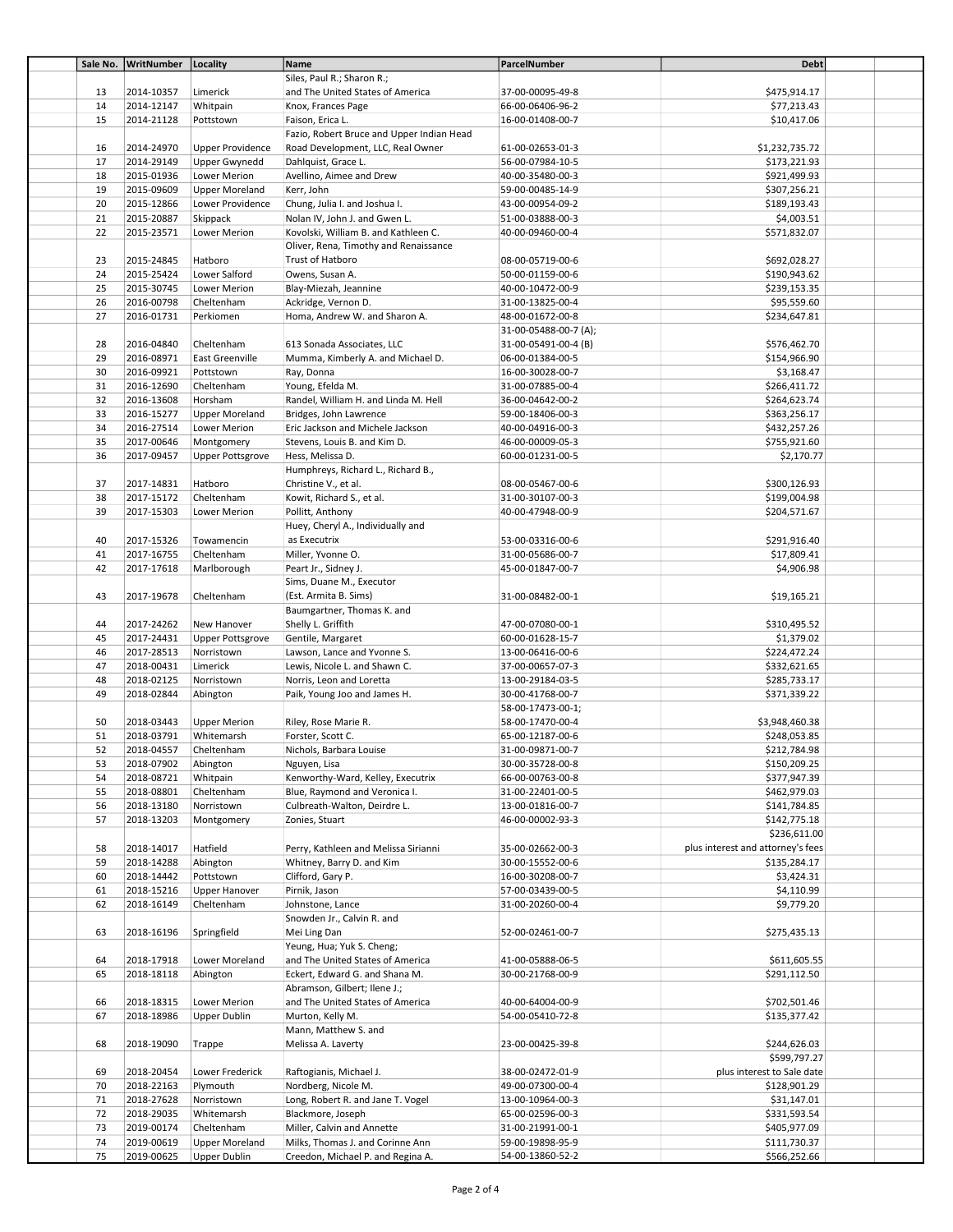| Sale No. | WritNumber | Locality                | Name                                        | ParcelNumber                      | <b>Debt</b>                       |  |
|----------|------------|-------------------------|---------------------------------------------|-----------------------------------|-----------------------------------|--|
|          |            |                         | DiPaul, Victoria Marie,                     |                                   |                                   |  |
| 76       | 2019-01081 | East Norriton           | Kenneth Sherbert, et al.                    | 33-00-08398-00-2                  | \$117,980.92                      |  |
| 77       | 2019-01326 | Upper Hanover           | Hazzard III, Thomas C. and Courtney A.      | 57-00-01016-60-1                  | \$281,944.23                      |  |
| 78       | 2019-01989 | Pottstown               | Wright, Moshe D., et al.                    | 16-00-02648-00-9                  | \$75,073.02                       |  |
| 79       | 2019-03187 | Horsham                 | Deleone, Theodore M.                        | 36-00-02602-02-6                  | \$346,276.83                      |  |
|          |            |                         | Henshaw, Joseph S.; Barbara A.;             |                                   |                                   |  |
| 80       | 2019-05043 | <b>Upper Providence</b> | and The United States of America            | 61-00-01010-22-5                  | \$238,839.03                      |  |
|          |            |                         |                                             |                                   | \$331,758.20                      |  |
|          |            |                         |                                             |                                   | plus interest and costs           |  |
| 81       | 2019-05303 | <b>Upper Providence</b> | Burns, Timothy D. and Claire E.             | 61-00-03370-05-5                  |                                   |  |
|          |            |                         |                                             |                                   | through the date of Sale          |  |
|          |            |                         | Rosen, Craig B.; Deborah M.;                |                                   |                                   |  |
| 82       | 2019-05614 | Lower Merion            | and The United States of America            | 40-00-55449-05-9                  | \$97,491.06                       |  |
|          |            |                         | Edith L. Johns, Deceased;                   |                                   |                                   |  |
| 83       | 2019-05776 | Pottstown               | Unknown Heirs                               | 16-00-30436-00-4                  | \$61,495.21                       |  |
|          |            |                         | House, Albert and                           |                                   |                                   |  |
| 84       | 2019-07257 | Montgomery              | The United States of America                | 46-00-03175-00-1                  | \$289,208.72                      |  |
| 85       | 2019-07421 | Horsham                 | Garon, Daniel W.                            | 36-00-06604-00-2                  | \$186,006.54                      |  |
| 86       | 2019-07825 | Abingt                  | Bradley, Ciante                             | 30-00-54620-00-7                  | \$215,350.17                      |  |
| 87       | 2019-08565 | Lansdale                | Thompson, Catherine M.                      | 11-00-02416-00-3                  | \$142,202.56                      |  |
| 88       | 2019-12387 | Abington                | Liles, Herbert                              | 30-00-57008-00-4                  | \$245,554.36                      |  |
| 89       | 2019-12772 | Abington                | Luber, Justin K. and Danielle               | 30-00-21508-00-8                  | \$193,930.52                      |  |
|          |            |                         | Marion B. Ricketts                          |                                   |                                   |  |
| 90       | 2019-16053 | Pottstown               | a/k/a Marion B. Cristelli                   | 16-00-04600-00-1                  | \$148,860.17                      |  |
|          |            |                         | Minissale, Anthony A.                       |                                   |                                   |  |
|          |            |                         | and The United States of America            |                                   |                                   |  |
| 91       | 2019-16165 | Lower Merion            |                                             | 40-00-29184-00-8                  | \$437,532.03                      |  |
| 92       | 2019-16180 | Lower Salford           | Coughlin Jr., Thomas M.                     | 50-00-02956-00-9                  | \$239,884.94                      |  |
|          |            |                         | Lawrence G. McMichael, in his capacity      |                                   |                                   |  |
|          |            |                         | as Executor of the Estate of                |                                   |                                   |  |
| 93       | 2019-16212 | Lower Merion            | Martin W. Field, et al.                     | 40-00-36009-00-5                  | \$526,134.31                      |  |
|          |            |                         | Boccuto, Thomas W. and                      |                                   | \$268,336.32                      |  |
| 94       | 2019-16329 | Collegeville            | Jennifer A. McFarland                       | 04-00-00809-10-5                  | plus interest to Sale date        |  |
| 95       | 2019-16747 | New Hanover             | Forsyth, Bruce Leonard                      | 47-00-07832-40-1                  | \$275,161.70                      |  |
| 96       | 2019-17217 | <b>Upper Dublin</b>     | Dimitri, Arthur J. and Ellen M.             | 54-00-00127-02-6                  | \$12,483.70                       |  |
| 97       | 2019-17693 | Horsham                 | Schuenemann, Paul                           | 36-00-11089-00-8                  | \$243,544.45                      |  |
| 98       | 2019-17778 | Whitemarsh              | Freedenberg, Helen K.                       | 65-00-00185-08-3                  | \$251,577.33                      |  |
| 99       | 2019-17870 | <b>West Norriton</b>    | Auriemma, Diane L. and Ferruccio J., et al. | 63-00-05519-39-4                  | \$282,713.65                      |  |
| 100      | 2019-18234 | East Norriton           | Peciaro, Michael D. and Beth A.             | 33-00-08677-00-2                  | \$112,177.65                      |  |
| 101      | 2019-18309 |                         | Burnetta Jr., Thomas E.                     | 54-00-02380-10-4                  |                                   |  |
|          |            | Upper Dublin            |                                             |                                   | \$67,203.46                       |  |
| 102      | 2019-18434 | <b>Upper Merion</b>     | Kolea Jr., John and Stephanie               | 58-00-18969-31-3                  | \$359,761.70                      |  |
|          |            |                         |                                             |                                   | \$119,651.97                      |  |
| 103      | 2019-18677 | Upper Moreland          | Mims, Nicholas                              | 59-00-01585-00-3                  | plus interest to Sale date        |  |
|          |            |                         | Marlet Brown Solely in His Capacity         |                                   |                                   |  |
| 104      | 2019-18977 | <b>West Norriton</b>    | as Heir of Richard Harris Deceased, et al.  | 63-00-02689-95-6                  | \$289,370.24                      |  |
|          |            |                         | Lyndsay M. Morgan                           |                                   |                                   |  |
|          |            |                         | a/k/a Lyndsey M. Morgan,                    |                                   |                                   |  |
| 105      | 2019-19461 | Cheltenham              | in Her Capacity as Executor                 | 31-00-30106-21-1                  | \$209,539.88                      |  |
| 106      | 2019-19528 | Royersford              | Pukowsky, Alison                            | 19-00-00584-00-9                  | \$282,489.41                      |  |
| 107      | 2019-20336 | Hatfield                | Boyle, John F.                              | 35-00-02284-00-3                  | \$374,010.41                      |  |
| 108      | 2019-20525 | Montgomery              | Stellato, Jennifer F.                       | 46-00-00941-14-7                  | \$321,860.82                      |  |
|          |            |                         |                                             |                                   |                                   |  |
| 109      | 2019-20698 | <b>West Norriton</b>    | Obermiller, Joseph                          | 63-00-00881-19-9                  | \$70,074.29                       |  |
| 110      | 2019-20780 | <b>Upper Providence</b> | Rankin, Maria A.                            | 61-00-00723-00-1                  | \$549,503.89                      |  |
| 111      | 2019-21475 | <b>Upper Providence</b> | Beatty, Kenneth and Loretta                 | 61-00-01660-16-9                  | \$207,185.44                      |  |
| 112      | 2019-21552 | <b>West Norriton</b>    | Hinds-Toussaint, Paula                      | 63-00-06613-26-3                  | \$279,241.28                      |  |
| 113      | 2019-21628 | Pottstown               | Galamba, Matthew J.                         | 16-00-29116-00-1                  | \$106,977.61                      |  |
| 114      | 2019-22899 | Montgomery              | Wang, Hui and Robert Benz                   | 46-00-03151-05-2                  | \$329,048.10                      |  |
| 115      | 2019-23931 | Abington                | Winters, Francis T. and Katie A.            | 30-00-58316-00-1                  | \$500,441.56                      |  |
| 116      | 2019-24473 | Narberth                | Rice, Thomas G.                             | 12-00-01174-00-2                  | \$410,880.19                      |  |
|          |            |                         | Reinhart, Barry; Lizanne;                   |                                   |                                   |  |
| 117      | 2019-24517 | Whitemarsh              | and The United States of America            | 65-00-01336-22-8                  | \$414,084.67                      |  |
|          |            |                         | Gomsi, Robin,                               |                                   |                                   |  |
| 118      | 2019-25526 | Lower Merion            | Believed Heir and/or Administrator          | 40-00-12600-00-5                  | \$336,913.17                      |  |
| 119      | 2019-25828 | Souderton               | Elsner, Erik and Amy                        | 21-00-03184-00-8                  | \$359,238.33                      |  |
|          |            |                         | Conard, Thomas                              | 08-00-03028-00-6                  |                                   |  |
| 120      | 2019-26174 | Hatboro                 |                                             |                                   | \$197,913.88                      |  |
| 121      | 2019-27158 | Lower Pottsgrove        | Bonewitz, William E. and Patricia C.        | 42-00-00107-16-6                  | \$208,785.42                      |  |
| 122      | 2019-27320 | Norristown              | Halpin, Charles A.J., Esq., Personal Rep    | 13-00-36892-00-4                  | \$123,156.83                      |  |
| 123      | 2020-00896 | Springfield             | Watson, Roy C., as Administrator            | 52-00-03985-00-4                  | \$208,271.98                      |  |
|          |            |                         |                                             |                                   | \$965,140.62, plus legal interest |  |
|          |            |                         |                                             | 36-00-037818-00-8 (Premises "A"); | in the amount of \$125,337.04     |  |
| 124      | 2020-02659 | Horsham                 | Weisbaum, Adam                              | 36-00-03835-00-8 (Premises "B")   | for a subtotal of \$1,090,477.66  |  |
|          |            |                         |                                             |                                   | \$188,518.21, plus legal interest |  |
|          |            |                         |                                             | 11-00-09548-00-8 (Premises "A");  | in the amount of $$16,763.56$     |  |
| 125      | 2020-02775 | Lansdale                | Islam, Ashraful and Dilruba                 | 46-00-00811-00-7 (Premises "B")   | for a subtotal of \$205,281.57    |  |
| 126      | 2020-05194 | Cheltenham              | Aycox, Stefanie                             | 31-00-01441-00-4                  | \$406,734.79                      |  |
|          |            |                         |                                             |                                   | \$246,162.78,                     |  |
| 127      | 2020-14279 | Lower Pottsgrove        | Cardamone III, Victor J.                    | 42-00-04883-70-9                  | plus interest to Sale date        |  |
|          |            |                         |                                             |                                   |                                   |  |
|          |            |                         |                                             |                                   | \$587,831.38                      |  |
| 128      | 2020-14689 | Jenkintown              | Owens, David and Vanessa                    | 10-00-04520-00-6                  | plus interest to Sale date        |  |